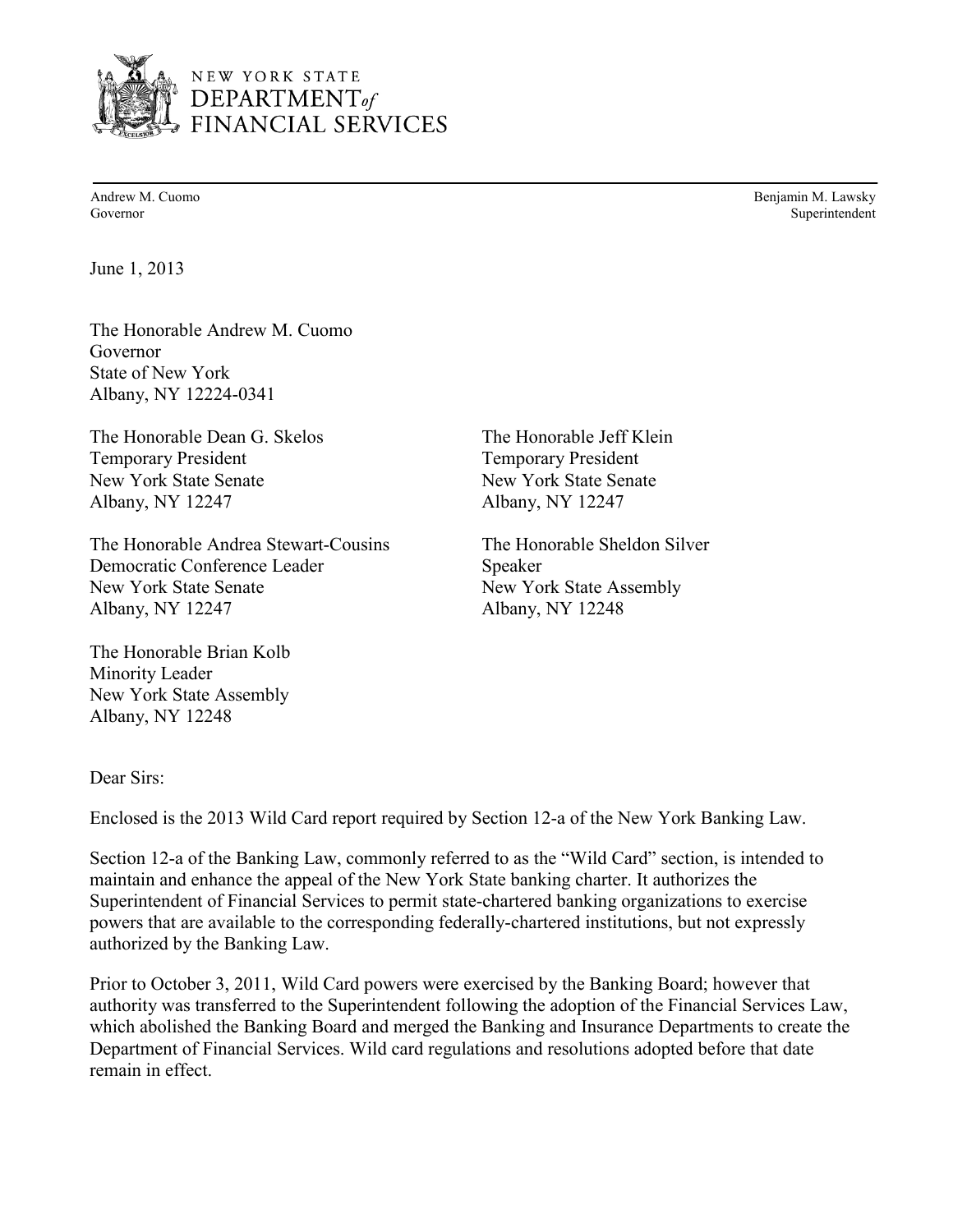The Financial Services Law also created a State Charter Advisory Board to work with the Superintendent in retaining state-chartered banking institutions, encouraging federally-chartered institutions to convert to a state charter and promoting the state banking system.

 authorized under the Banking Law are of great value to New York-chartered institutions and help The Superintendent's ability to extend federal institution powers to state-chartered or licensed banking organizations through regulatory action facilitates New York's ability to respond to the expansion of the powers and privileges of federally-chartered banks and thrifts. I believe the wild card powers maintain the attractiveness of the state charter compared to a federal charter.

Sincerely,

 Benjamin M. Lawsky Superintendent of Financial Services

Mylan Denerstein, Counsel to the Governor cc: Lawrence Schwartz, Secretary to the Governor Senator Joseph Griffo, Chair, Senate Banks Committee Senator Hugh T. Farley, Vice-Chair, Senate Banking Committee Senator Ted O'Brien, Ranking Member, Senate Banking Committee Assemblywoman Annette M. Robinson, Chair, Assembly Banks Committee Claudia Tenney, Ranking Member, Assembly Banking Committee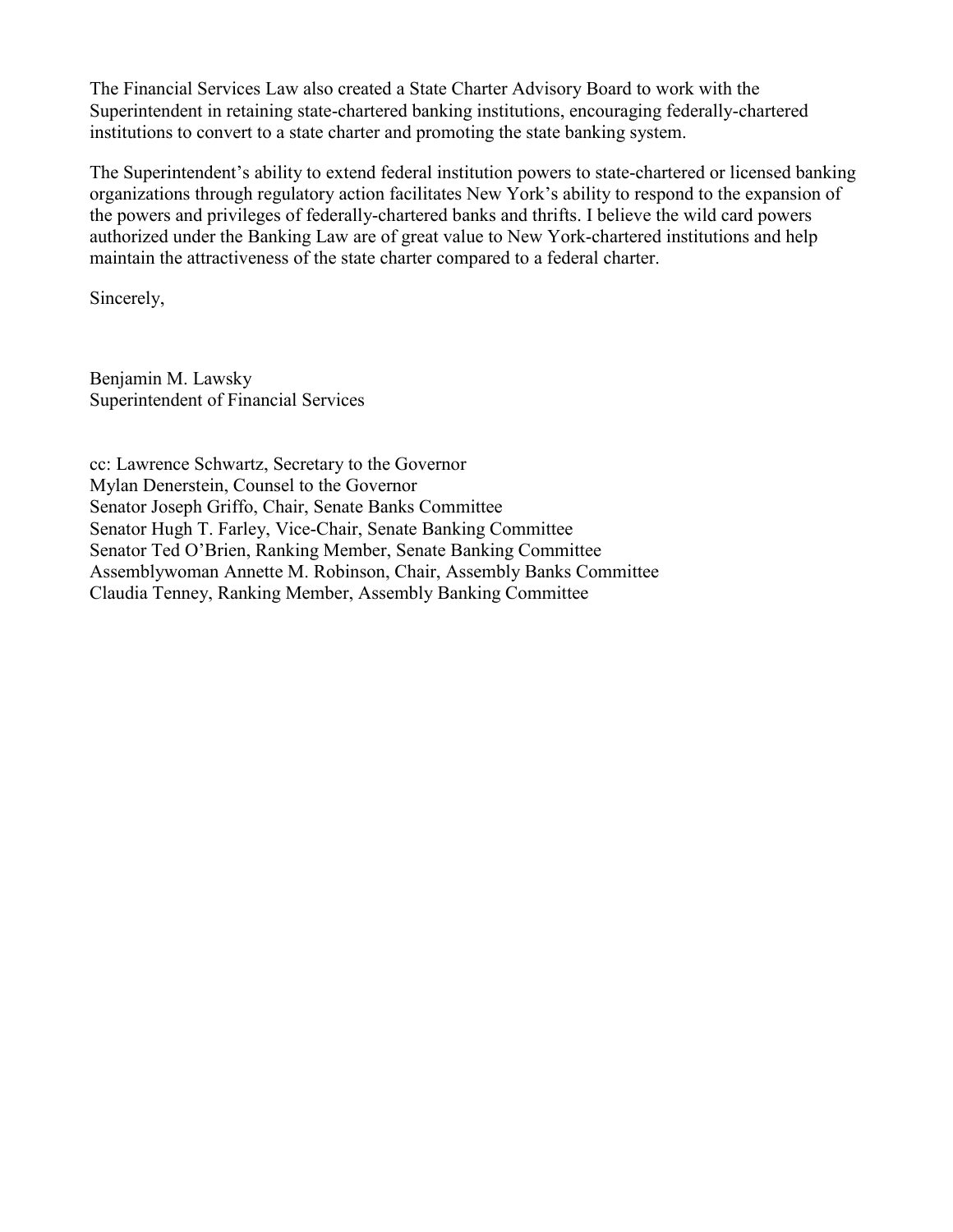

# REPORT TO THE GOVERNOR AND LEGISLATURE ON IMPLEMENTATION OF THE BANKING "WILD CARD"

*As required by Section 12-a of the New York Banking Law* 

June 1, 2013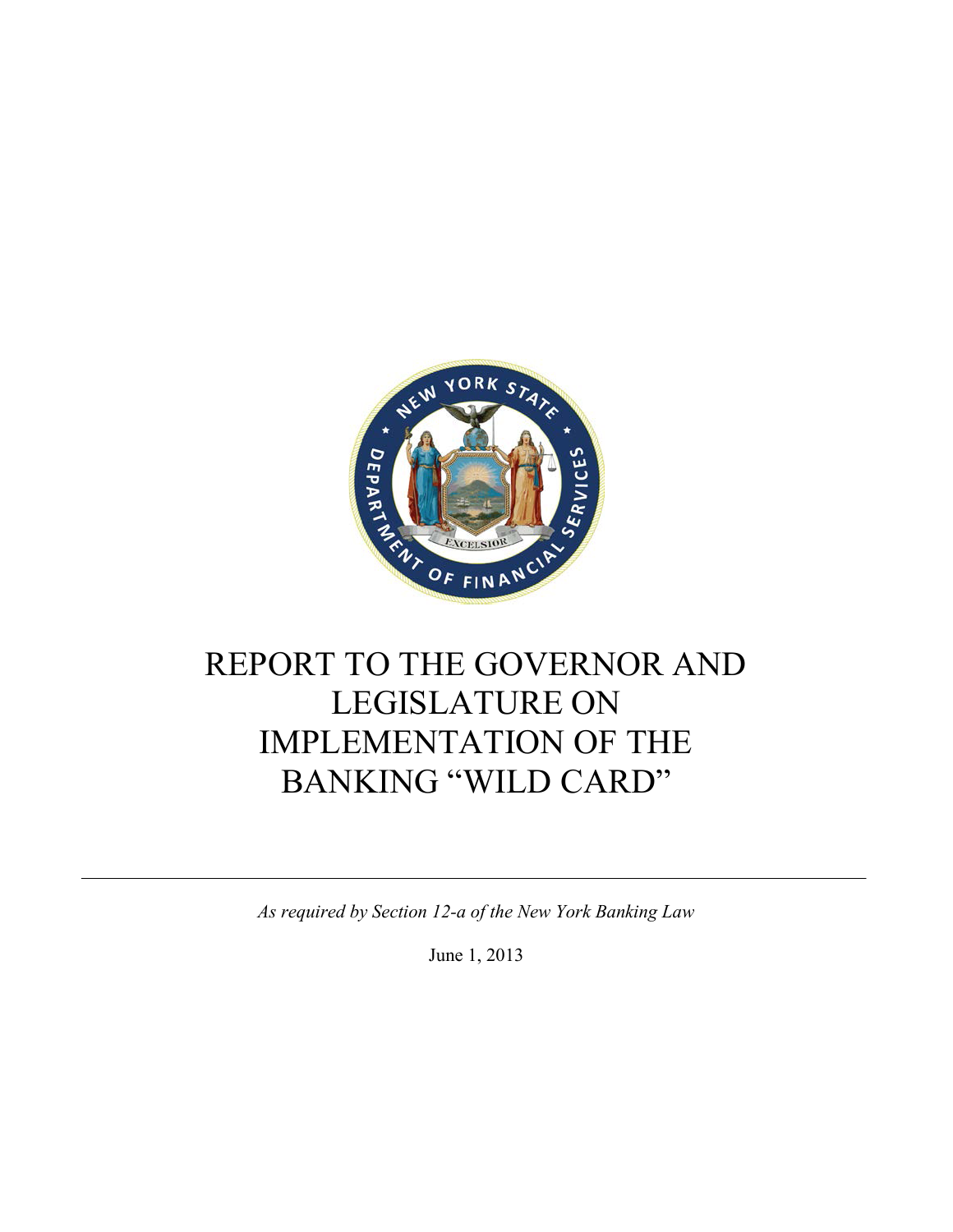#### **INTRODUCTION**

 either a federal or state charter or license, in the case of non-U.S. banks. The choice of a federal or regulation, whether applicable laws (including consumer protection laws) are deemed to be reasonable, The banking system in the United States permits all banking institutions, including banks, trust companies, thrift institutions, credit unions and branches of non-U.S. banks, to choose to operate under state charter depends on many factors, including the scope of authorized banking powers, the cost of and whether the banking regulator is perceived to be reasonable and flexible. Of all these factors, one of the most important is the scope of authorized banking powers.

 institutions to choose a New York State charter, and encourage some institutions with federal charters It is in New York State's best interest that New York State banking charters continue to provide powers that are competitive with the powers granted to federally-chartered institutions. This will help the State to retain institutions that currently are New York State-chartered, encourage newly formed to convert to New York State charters. New York State-chartered institutions maintain their principal offices, and thus their senior executives and other employees, in New York. This ensures that important employment, credit and economic development decisions are made in New York. Federallychartered institutions and non-New York State-chartered banks that branch into New York need not locate their principal offices here in order to conduct business in this state.

 Prior to the enactment of the original Wild Card authority in 1997, certain banking powers of New institutions were increasingly concerned that the State Legislature could not respond quickly enough to York State-chartered institutions could only be expanded legislatively. State-chartered banking the expansion of the powers of federally-chartered institutions. The purpose of the Wild Card authority is to allow the Superintendent to react quickly to evolving federal banking regulations; when changes in federal statutes, regulations or interpretations grant powers to federally-chartered institutions that state-chartered institutions do not enjoy, the Superintendent may authorize one or more state-chartered banking organizations of the same type to exercise the same powers.

No new Wild Card authorizations were approved during 2012. Section 12-a is currently scheduled to sunset on September 10, 2014.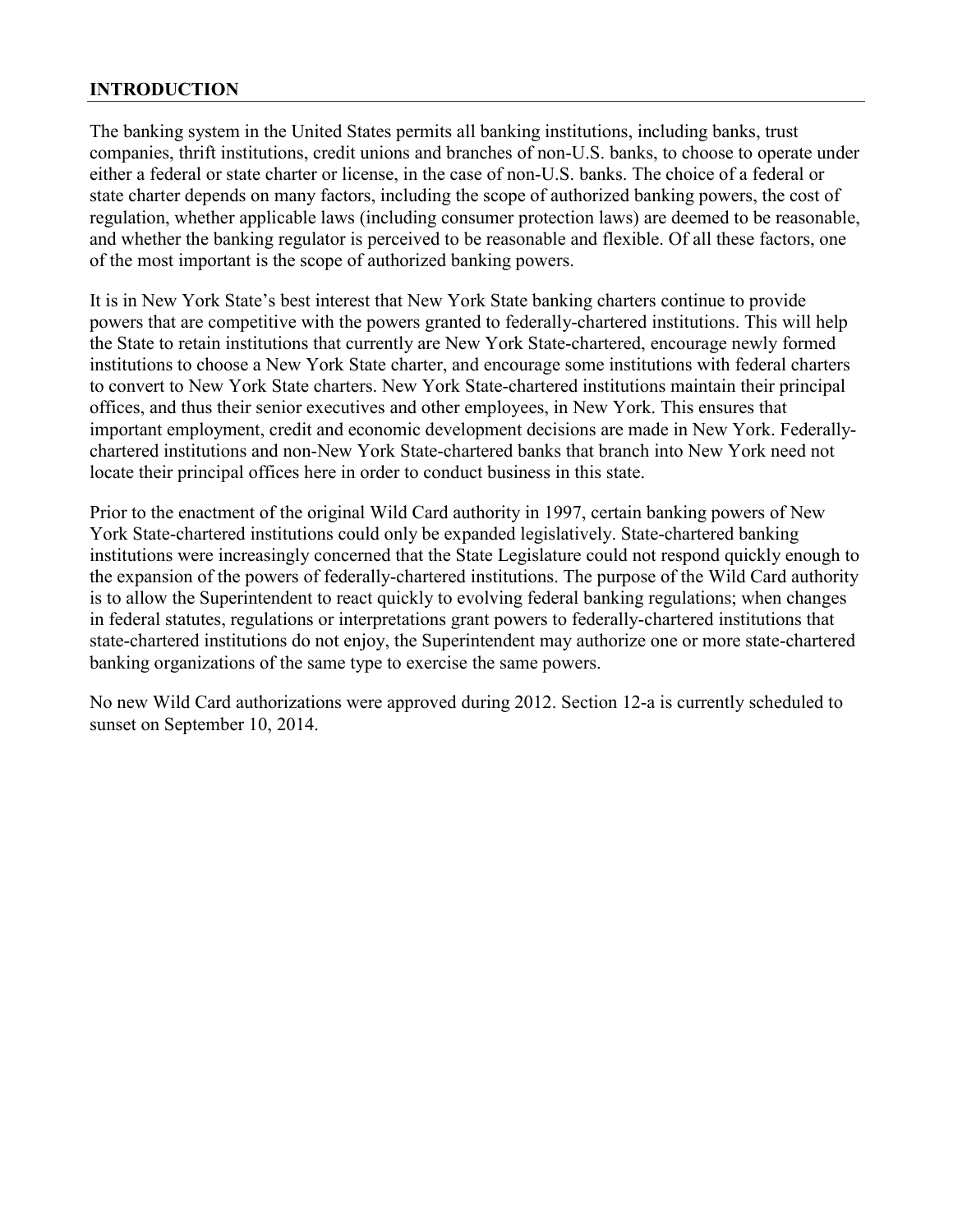#### **ASSESSING CHARTER ACTIONS**

#### **Banks and Trust Companies**

In the previous Wild Card Reports, the Banking Department chronicled charter actions since December 31, 1995. The purpose of noting charter changes since 1995 was to reflect the possible effect of the federal Riegle-Neal Interstate Banking and Branching Efficiency Act of 1994, which abolished various federal legal barriers to full interstate banking and branching.

When a state-chartered banking institution operates or considers operating on an interstate basis, the institution must assess whether its strategic goals can be realized with a state charter or whether such goals require conversion to a federal charter. Prior to Riegle-Neal, a banking institution that engaged in interstate banking had to maintain separate charters and management organizational structures for each state in which it operated. In many instances, these chartered entities were state-chartered institutions either created de novo or acquired through acquisition or merger.

Riegle-Neal made it possible to conduct interstate business through a single entity with a unified management structure. However, before New York State's adoption of its Wild Card statute in 1997, any state-chartered bank making chartering decisions also knew that New York had no means, absent legislative action, to expeditiously conform State banking powers with powers that might be newly granted by federal bank regulators. Industry comment at the time indicated that certain large regional banks did switch charters to facilitate their interstate banking operations.

 In reports for years prior to 2004, we noted that when state-chartered banking institutions merged with no clear trend or preference whether to operate under a federal or state charter. However, as we noted in our report for 2004 (the year when JPMorgan Chase merged with Bank One and switched to a federally-chartered or non-New York State-chartered commercial banks or trust companies, there was federal charter and HSBC also switched to a federal charter), the surviving charter in many bank mergers (and particularly interstate mergers) has often been the one perceived to be the most viable for interstate retail banking activities. A prime factor in the decision to choose a federal charter is the ability to conduct interstate banking activities on a uniform basis under the federal banking laws applicable to national banks and federal thrift associations.

 go beyond the rules established by the Bureau of Consumer Financial Protection. The Dodd-Frank Act It is possible that the pendulum is now swinging to a position more favorable for state charters. In June 2009, the U.S. Supreme Court, in the case of *Cuomo v. Clearing House*, upheld the right of state attorneys general to enforce state consumer protection laws of general application against national banks. Moreover, the Dodd-Frank Wall Street Reform and Consumer Protection Act (i) limits the ability of the Comptroller of the Currency to preempt state law, (ii) specifically precludes preemption for subsidiaries and affiliates of banks, and (iii) makes clear that State consumer protection laws may has lessened the attractiveness of federal banking charters as a lever to preempt state laws, and increase the importance of factors other than preemption. That would make it even more important to ensure that the Superintendent is able to grant Wild Card authorizations to enable the state charter to provide the same banking powers as the federal charter.

 federal charter to a state charter, effective December 21, 2012. On the other hand, State Bank of Long We note that Jeff Bank (before conversion, The First National Bank of Jeffersonville) converted from a Island and Gotham Bank of New York merged into federally chartered banks, effective January 1, 2012 and August 10, 2012, respectively.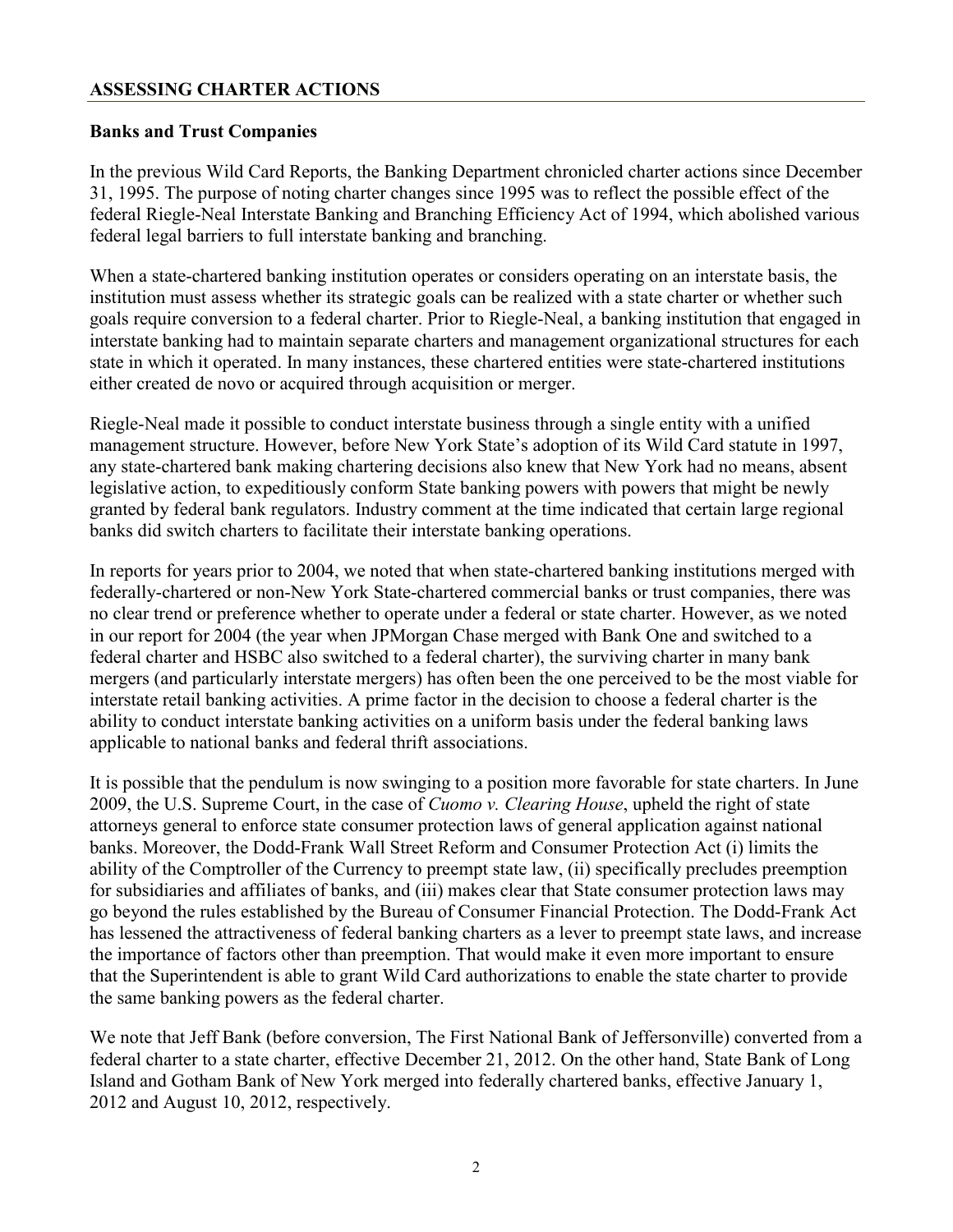#### **Thrift Institutions**

In the 1999 report, the Department initiated reporting on chartering and conversion activities involving state-chartered thrift institutions. The conversion activity of state-chartered thrift institutions since that time has been varied. State-chartered thrift institutions have merged with both state-and federallychartered thrifts and commercial banks, and also have converted into federal thrift institutions.

In a number of respects, the Home Owners Loan Act, which governs federal thrift banking activities, provided for even broader preemption of state laws affecting banking activities than the National Bank Act. Thus, persons interested in forming a thrift institution, even if they had no intention ever to engage in interstate banking activities, may have had the view that the federal thrift charter provided greater flexibility in the conduct of banking activities even with the existence of a Wild Card law applicable to state thrifts. On the other hand, the provisions of the Dodd-Frank Act abolishing the Office of Thrift Supervision and transferring its functions relating to federal savings associations to the Office of the Comptroller of the Currency may reduce the relative attractiveness of a federal thrift charter in this regard. As evidence of this development, we note that Elmira Savings Bank had converted from a federal charter to a state charter, effective on December 31, 2011.

 In addition, a number of other, similar conversions occurred during 2012: Cross County Savings Bank converted from a federal charter to a state charter, effective March 22, 2012; The Dime Savings Bank Bank converted from a federal charter to a state charter, effective June 29, 2012. of Williamsburgh converted from a federal charter to a state charter, effective June 29, 2012; CMS Bank converted from a federal charter to a state charter, effective June 29, 2012; Fairport Savings Bank converted from a federal charter to a state charter, effective June 29, 2012; Northeast Community

Bank converted from a federal charter to a state charter, effective June 29, 2012.<br>There were 23 state thrifts at the end of 2012, one more than the number at the end of 2011. This was due to a consolidation of Emigrant Savings Bank from five individual banks to one bank and the conversion from federal charter to state charter of the five banks listed in the paragraph above.

#### **Credit Unions**

Although credit unions did not become entitled to the benefits of the Wild Card Statute until 2007, they have long experienced the same charter decisions as banks and thrifts. At year-end 1996, New York had 24 state-chartered credit unions and 65 federally-chartered credit unions. At year-end 2012, there were 20 state-chartered credit unions with approximately \$6.6 billion of assets and 392 federallychartered credit unions with about \$55.8 billion of assets.

 The growth in federally-chartered credit unions is attributable primarily to a lower level of taxation of such institutions. New York has begun to address this issue, and, as a result, the Department has begun to see some interest by federally-chartered credit unions in converting to a state charter.

#### **Foreign Branches and Agencies**

 licensed, despite the existence of a federal licensing option. At year-end 1996, there were 49 such assets. Since few foreign banks engage in retail activities in the U.S., they are attracted to New York In contrast, branches and agencies of foreign banks have found New York an attractive place to be State-licensed branches and agencies in New York with total assets of \$43.0 billion. As of year-end 2012, there were 103 such State-licensed bank branches and agencies in New York with total assets of over \$1.6 trillion and 26 federally-licensed bank branches and agencies with \$216.6 billion in total because of its status as a global capital market. Nevertheless, while New York still boasts 88 percent of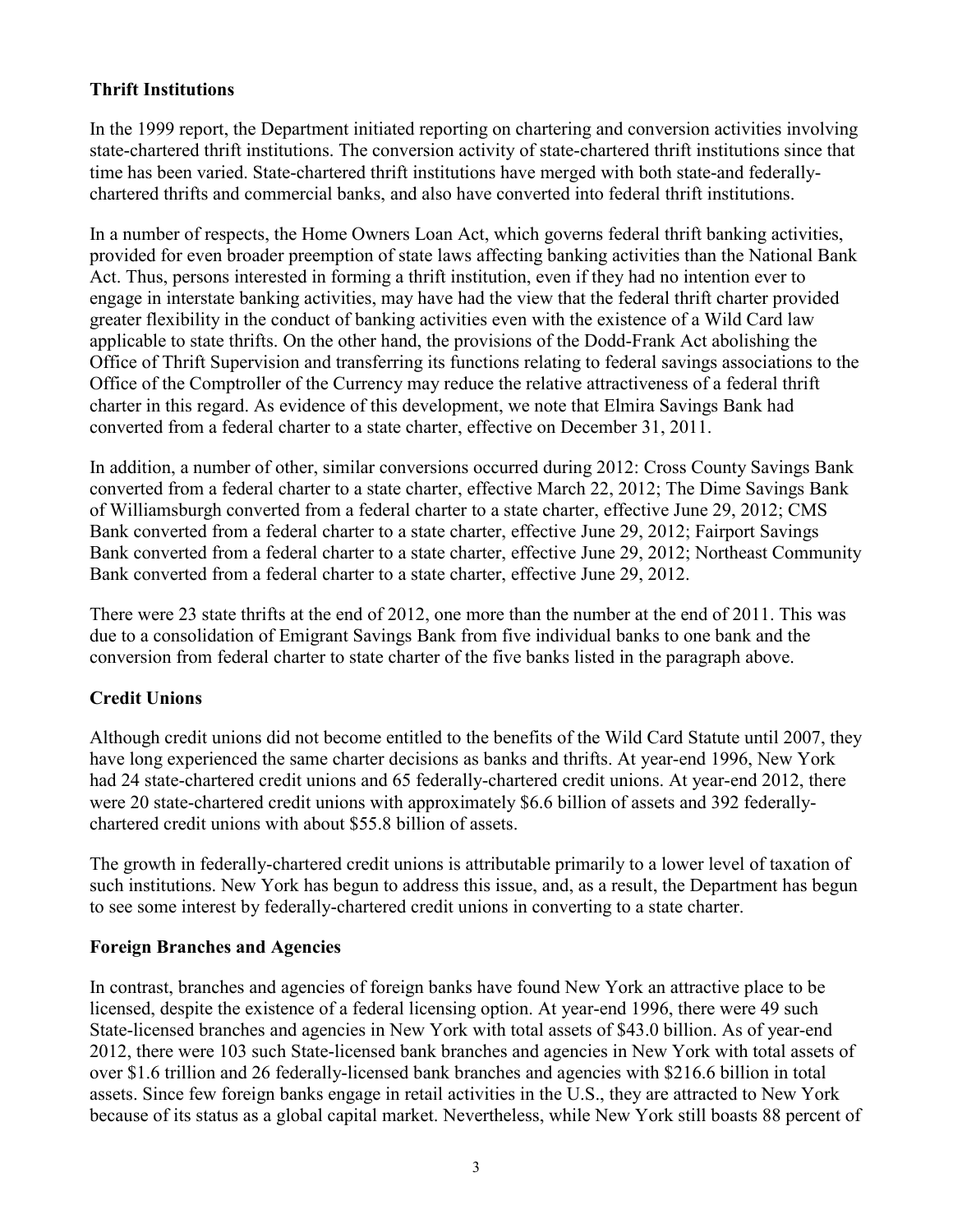all financial assets of foreign bank branches and agencies in the U.S., it must continue to make its regulatory scheme attractive to foreign banks in order to maintain its position as a global leader in the financial markets.

### **This Report is divided into the following Sections:**

 during the year ended December 31, 2012 Section I: Listing of state-chartered banking institutions (including banks, thrifts, credit unions and foreign bank branches/agencies) that have been retained, established or converted to federallychartered banking institutions or have been acquired by or merged with another banking institution,

- Section II: Total employment of the banking sector in this state
- Section III: Total number of chartered banking institutions located in this state, including branches, and the total amount of deposits of such chartered or licensed banking institutions by type of federal, state or out-of-state state charter
- insurance activities of state- chartered banking institutions • Section IV: Assessment of the impact of the provisions of section 12-a that apply to the
- 31, 2011 and December 31, 2012 • Appendix I: Comparison of New York State-Chartered Banking Organizations on December
- Appendix II: Summary and Text of "Wild Card" Authorizations Adopted from January 1, 2012 to December 31, 2012

### **SECTION I**

 banking institution during the year ended December 31, 2012. Listing of New York State-chartered banking institutions that have been retained, established or converted to federally-chartered banking institutions, or have been acquired by or merged with another

 This section of the Report contains a chronological summary of all actions that affected the charter be, pursuant to the applicable charter action.) status of New York State-chartered banks, trust companies and thrift institutions occurring from January 1, 2012 through December 31, 2012. (The reported charter actions for the stated time period are determined by the date the affected institutions commenced or ceased operations, as the case may

### **Savings Banks and Savings and Loan Associations State Charter Activity in 2012**

- Cross County Savings Bank converted from a federal charter to a state charter, effective March 22, 2012.
- The Dime Savings Bank of Williamsburgh converted from a federal charter to a state charter, effective June 29, 2012.
- CMS Bank converted from a federal charter to a state charter, effective June 29, 2012.
- • Fairport Savings Bank converted from a federal charter to a state charter, effective June 29, 2012.
- Northeast Community Bank converted from a federal charter to a state charter, effective June 29, 2012.

 There were 22 state-chartered savings banks at December 31, 2012, one more than the number at unchanged at one, over the same period. A full list of institutions at year-end 2012 is contained in December 31, 2011. As to state-chartered savings and loan associations, the number remained Appendix I.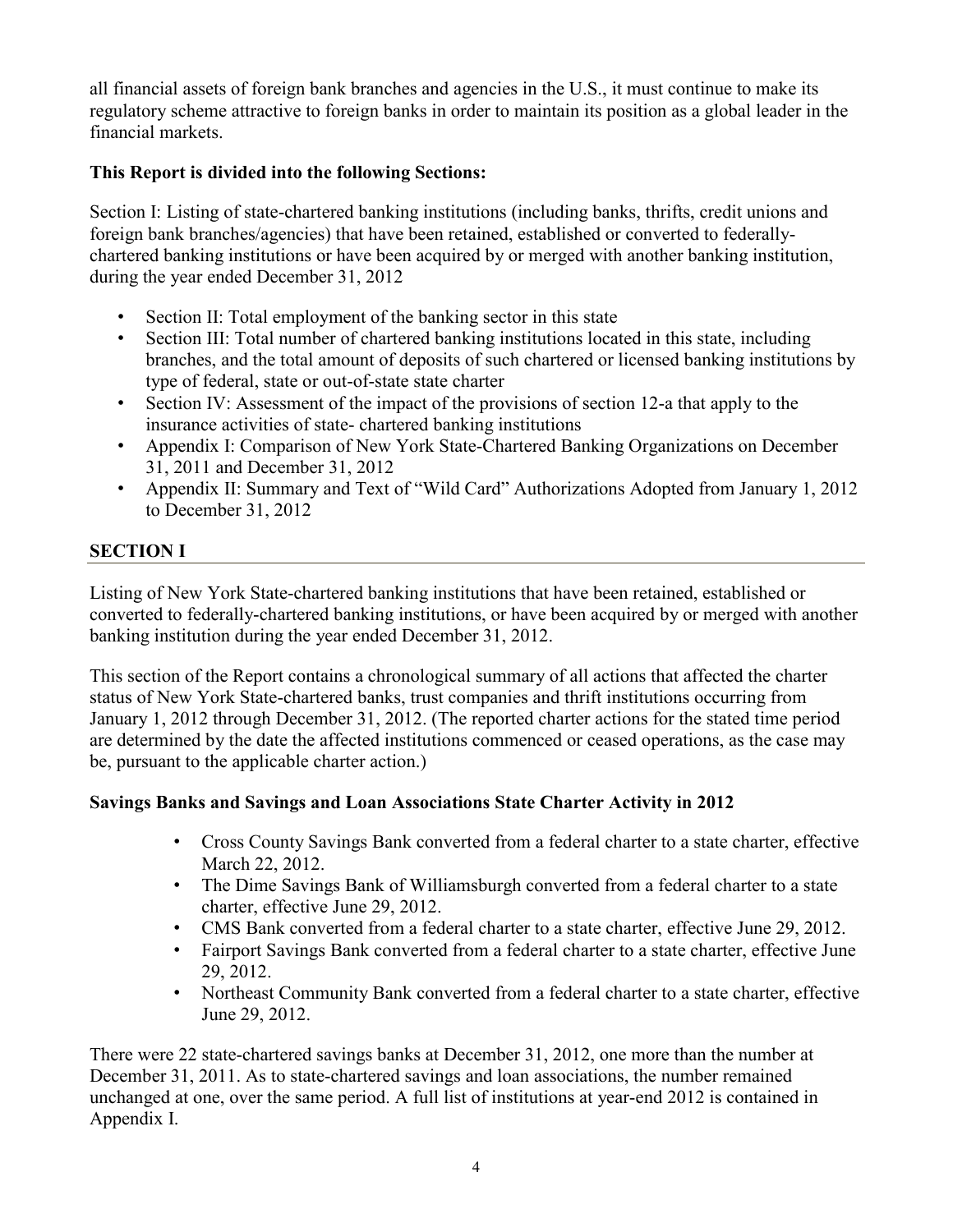#### **Commercial Bank and Trust Company Charter Activity in 2012**

- • State Bank of Long Island merged into a federally-chartered institution (effective January 1, 2012)
- • Bank of Tokyo Mitsubishi UFJ Trust Company merged into a non-bank institution (effective April 26, 2012)
- August 10, 2012) • Gotham Bank of New York merged into a federally-chartered institution (effective
- Jeff Bank converted to a state charter (effective December 21, 2012)

• Jeff Bank converted to a state charter (effective December 21, 2012)<br>There were 84 state-chartered commercial banks and trust companies at December 31, 2012, two fewer than at December 31, 2011. A full list of institutions is contained in Appendix I.

#### **Credit Union Charter Activity in 2012**

 There were 20 state-chartered credit unions at December 31, 2012, the same number at December 31, 2011. A full list of institutions is contained in Appendix I.

#### **Foreign Bank Branch and Agency Activity in 2012**

- Agricultural Bank of China Limited established a new state-licensed branch
- WestLB AG changed its name to Portigon AG (effective July 2, 2012).
- Eurohypo Aktiengesellschaft changed its name to Hypothekenbank Frankfurt AG.
- Banco Espanol de Credito, S.A. closed its state-licensed branch

 • Banco Espanol de Credito, S.A. closed its state-licensed branch There were 103 state-licensed foreign branches and agencies at December 31, 2012, one more than at December 31, 2011. A full list of institutions is contained in Appendix I.

### **SECTION II**

#### **Total employment of the banking sector in the State**

 conversions. Where a bank simply converts from a state to federal charter or federal charter to a state be the case in regard to mergers between in-state and out-of-state institutions not conducting There is no definitive way to measure the total number of jobs created in New York State as a result of the establishment of new banks and trust companies or the number of jobs lost by virtue of charter, there are not necessarily any job reductions or increases. Where charter action occurs as a result of a merger, job reductions often take place, as the merged entity typically rationalizes its business and management structure. This is particularly true for personnel associated with the management and "back-office" processing operations of the combined institution. This is less likely to overlapping interstate banking operations.

#### **SECTION III**

Total number of chartered banking institutions located in New York, including branches, and the total amount of deposits, by type of charter.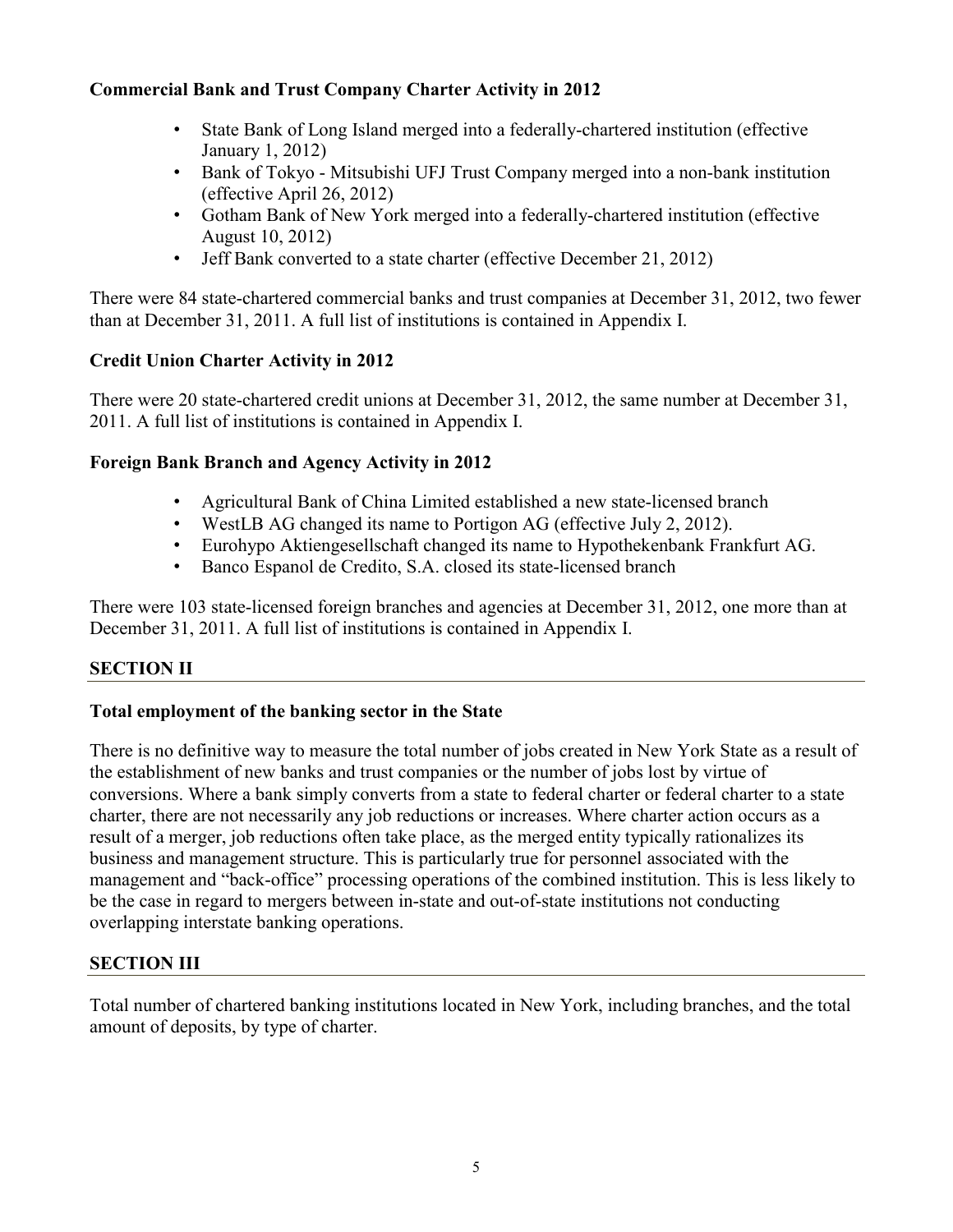# Number of Banks with Offices in New York<br>at June 30, 2012<sup>1</sup> by Type of Charter and State of Headquarters

| <b>State of</b><br><b>Headquarters</b> | <b>Federally-Chartered</b><br><b>Commercial Banks and</b><br><b>Trusts</b> | Federally-<br><b>Chartered</b><br><b>Thrifts</b> | <b>Non-NY State-</b><br><b>Chartered</b> | <b>NY State-</b><br><b>Chartered</b> | <b>Total</b>   |
|----------------------------------------|----------------------------------------------------------------------------|--------------------------------------------------|------------------------------------------|--------------------------------------|----------------|
| ${\sf CA}$                             | $\overline{2}$                                                             | $\overline{\phantom{0}}$                         | $6\,$                                    | $\overline{\phantom{a}}$             | 8              |
| <b>CT</b>                              | 3                                                                          | $\mathbf{1}$                                     | $\mathbf{1}$                             | $\overline{\phantom{0}}$             | 5              |
| DE                                     | $\pmb{4}$                                                                  | $\overline{\phantom{0}}$                         | $\overline{\phantom{a}}$                 |                                      | 4              |
| FL                                     | $\mathbf{1}$                                                               | $\mathbf{1}$                                     | $\overline{\phantom{a}}$                 |                                      | $\overline{2}$ |
| IL                                     | $\overline{a}$                                                             | $\overline{a}$                                   | $\overline{2}$                           |                                      | $\overline{2}$ |
| MA                                     | $\overline{\phantom{a}}$                                                   | $\mathbf{1}$                                     | $\mathbf{1}$                             | $\overline{\phantom{0}}$             | $\overline{2}$ |
| NC                                     | $\mathbf 1$                                                                | $\overline{\phantom{a}}$                         | $\overline{\phantom{a}}$                 | $\qquad \qquad \blacksquare$         | $\mathbf{1}$   |
| <b>NJ</b>                              | 3                                                                          | $\mathbf{1}$                                     | $\overline{4}$                           |                                      | 8              |
| <b>NV</b>                              | $\overline{\phantom{a}}$                                                   | $\overline{\phantom{0}}$                         | $\mathbf{1}$                             | $\overline{\phantom{0}}$             | $\mathbf{1}$   |
| <b>NY</b>                              | 46                                                                         | 32                                               | $\overline{\phantom{a}}$                 | 98                                   | 176            |
| OH                                     | $\overline{2}$                                                             |                                                  | $\overline{\phantom{a}}$                 | $\overline{a}$                       | $\overline{2}$ |
| PA                                     | $\mathbf{1}$                                                               |                                                  | 6                                        | $\overline{\phantom{0}}$             | $\overline{7}$ |
| PR                                     | $\overline{\phantom{a}}$                                                   |                                                  | $\mathbf{1}$                             |                                      | $\mathbf{1}$   |
| R <sub>l</sub>                         | $\mathbf{1}$                                                               | $\qquad \qquad \blacksquare$                     | $\overline{\phantom{a}}$                 | $\overline{\phantom{0}}$             | $\mathbf{1}$   |
| SD                                     | $\overline{2}$                                                             |                                                  | $\overline{\phantom{a}}$                 |                                      | $\overline{2}$ |
| <b>TX</b>                              | $\mathbf{1}$                                                               | $\overline{\phantom{a}}$                         | $\overline{2}$                           | $\qquad \qquad \blacksquare$         | 3              |
| VA                                     | $\overline{2}$                                                             | $\mathbf{1}$                                     | $\overline{\phantom{a}}$                 | $\qquad \qquad -$                    | 3              |
| <b>Total HQ</b>                        | 69                                                                         | 37                                               | 24                                       | 98                                   | 228            |

#### **Number of Offices (Branches) Represented in New York at June 30, 2012**<sup>2</sup>**by State of Bank Headquarters**

| State of<br><b>Headquarters</b> | Federally-<br><b>Chartered</b><br><b>Commercial Banks</b><br>and Trusts | Federally-<br><b>Chartered</b><br><b>Thrifts</b> | <b>Non-NY State-</b><br><b>Chartered</b> | <b>NY State-</b><br><b>Chartered</b> | <b>Total</b> |
|---------------------------------|-------------------------------------------------------------------------|--------------------------------------------------|------------------------------------------|--------------------------------------|--------------|
| <b>CA</b>                       | 3                                                                       |                                                  | 34                                       |                                      | 37           |
| <b>CT</b>                       | 40                                                                      | 96                                               | $\overline{2}$                           | ۰                                    | 138          |
| DE                              | 292                                                                     | $\overline{\phantom{a}}$                         | $\qquad \qquad$                          | $\qquad \qquad \blacksquare$         | 292          |
| FL.                             |                                                                         |                                                  | $\overline{\phantom{0}}$                 | $\overline{\phantom{a}}$             |              |
| IL                              |                                                                         |                                                  | C                                        |                                      | ∍            |

 $\overline{a}$ 

<sup>&</sup>lt;sup>1</sup> This date is used to be consistent with the deposit data which is available from the FDIC at June 30 only

 $<sup>2</sup>$  Ibid</sup>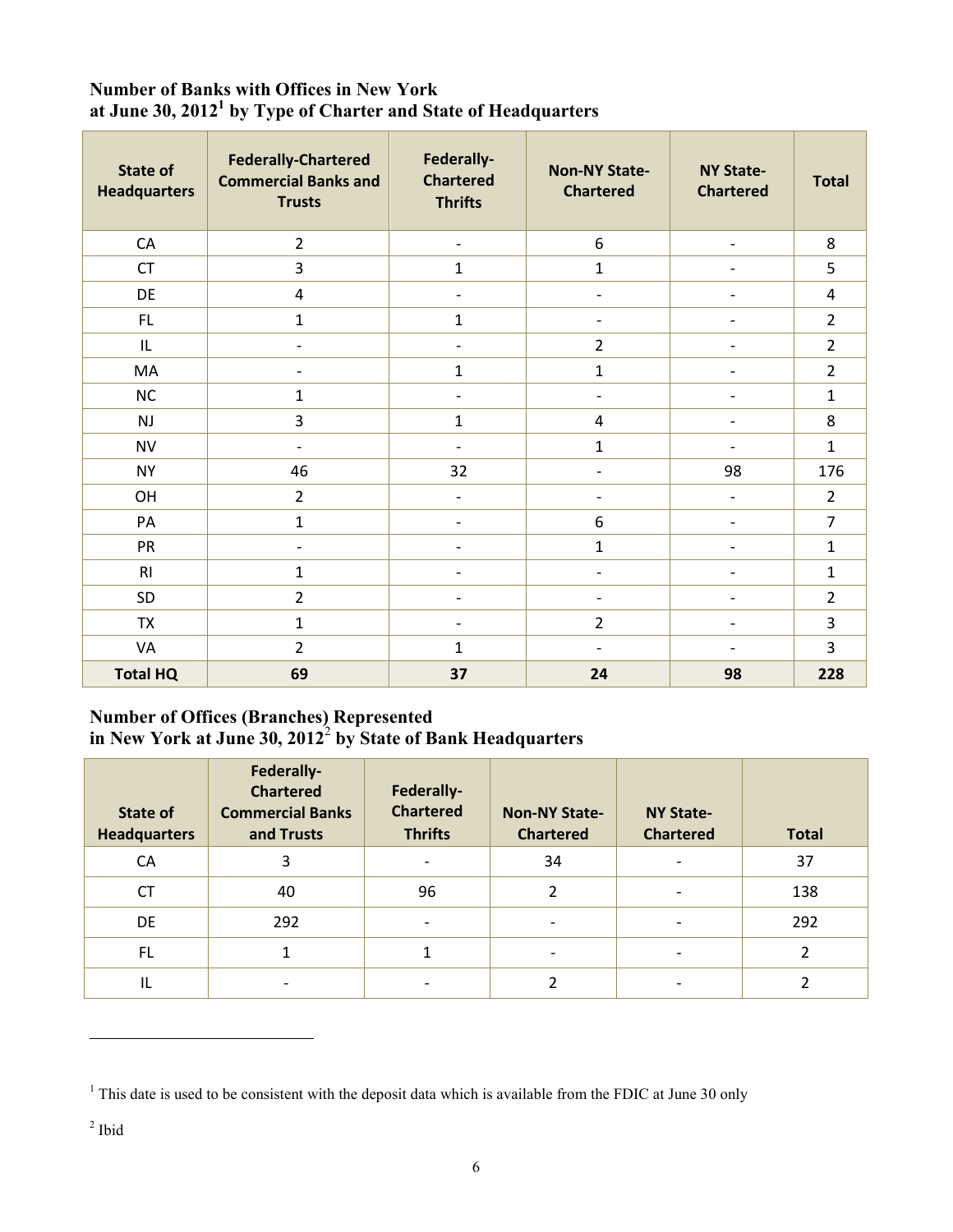| State of<br><b>Headquarters</b> | Federally-<br><b>Chartered</b><br><b>Commercial Banks</b><br>and Trusts | Federally-<br><b>Chartered</b><br><b>Thrifts</b> | <b>Non-NY State-</b><br><b>Chartered</b> | <b>NY State-</b><br><b>Chartered</b> | <b>Total</b>   |
|---------------------------------|-------------------------------------------------------------------------|--------------------------------------------------|------------------------------------------|--------------------------------------|----------------|
| MA                              | $\overline{\phantom{a}}$                                                | $\mathbf{1}$                                     | 23                                       | $\overline{\phantom{0}}$             | 24             |
| NC                              | 369                                                                     | $\overline{\phantom{a}}$                         | $\overline{\phantom{a}}$                 |                                      | 369            |
| <b>NJ</b>                       | 50                                                                      | 29                                               | 14                                       |                                      | 93             |
| <b>NV</b>                       | $\overline{\phantom{a}}$                                                | $\overline{\phantom{a}}$                         | $\mathbf{1}$                             | $\overline{\phantom{0}}$             | $\mathbf{1}$   |
| <b>NY</b>                       | 841                                                                     | 356                                              | $\overline{\phantom{a}}$                 | 1,146                                | 2,343          |
| OH                              | 1,037                                                                   | $\overline{a}$                                   | $\overline{\phantom{a}}$                 |                                      | 1,037          |
| PA                              | 5                                                                       | $\overline{\phantom{a}}$                         | 27                                       | $\overline{\phantom{0}}$             | 32             |
| PR                              |                                                                         |                                                  | 3                                        |                                      | $\overline{3}$ |
| R <sub>l</sub>                  | 160                                                                     | $\overline{a}$                                   | $\overline{\phantom{0}}$                 | ۰                                    | 160            |
| SD                              | 355                                                                     | $\overline{\phantom{a}}$                         | $\overline{\phantom{a}}$                 | $\qquad \qquad -$                    | 355            |
| <b>TX</b>                       | 24                                                                      |                                                  | $\overline{2}$                           |                                      | 26             |
| VA                              | 515                                                                     | $\overline{4}$                                   | $\overline{\phantom{0}}$                 | ۰                                    | 519            |
| <b>Total</b>                    | 3,692                                                                   | 487                                              | 108                                      | 1,146                                | 5,433          |

# **Deposits of Branches in New York (Dollars in Thousands) at June 30, 2012**<sup>3</sup>**by State of Bank Headquarters**

| State of<br><b>Headquarters</b> | Federally-<br><b>Chartered</b><br><b>Commercial Banks</b><br>and Trusts | Federally-<br><b>Chartered</b><br><b>Thrifts</b> | <b>Non-NY State-</b><br><b>Chartered</b> | <b>NY State-</b><br><b>Chartered</b> | <b>Total</b> |
|---------------------------------|-------------------------------------------------------------------------|--------------------------------------------------|------------------------------------------|--------------------------------------|--------------|
| CA                              | 1,422,673                                                               |                                                  | 6,046,990                                |                                      | 7,469,663    |
| <b>CT</b>                       | 2,666,199                                                               | 2,514,714                                        | 81,682                                   |                                      | 5,262,595    |
| DE                              | 30,731,878                                                              |                                                  |                                          |                                      | 30,731,878   |
| FL.                             | 247,287                                                                 | 52,015                                           |                                          |                                      | 299,302      |
| IL                              |                                                                         |                                                  | 322,165                                  |                                      | 322,165      |
| MA                              |                                                                         | 22,367                                           | 943,261                                  |                                      | 965,628      |
| <b>NC</b>                       | 60,668,440                                                              |                                                  |                                          |                                      | 60,668,440   |
| <b>NJ</b>                       | 2,985,602                                                               | 3,724,554                                        | 729,897                                  |                                      | 7,440,053    |
| <b>NV</b>                       |                                                                         |                                                  | 46                                       |                                      | 46           |
| <b>NY</b>                       | 60,774,776                                                              | 26,926,690                                       |                                          | 230,617,293                          | 318,318,759  |
| OH                              | 409,683,280                                                             |                                                  |                                          |                                      | 409,683,280  |
| PA                              | 3,774,186                                                               |                                                  | 1,044,141                                |                                      | 4,818,327    |

 $\overline{a}$ 

<sup>&</sup>lt;sup>3</sup> Branch deposit data is available from the FDIC at June 30 only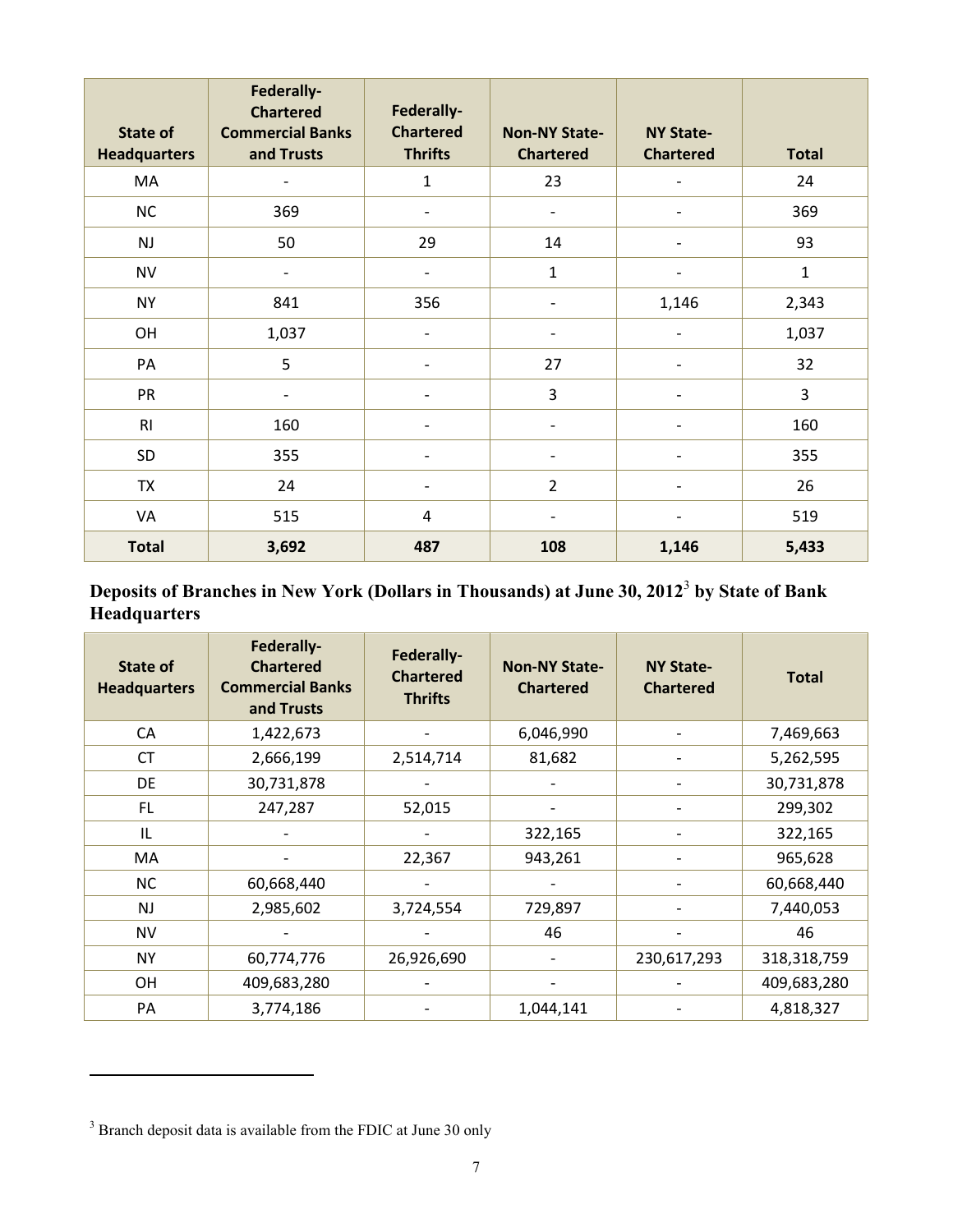| State of<br><b>Headquarters</b> | Federally-<br><b>Chartered</b><br><b>Commercial Banks</b><br>and Trusts | Federally-<br><b>Chartered</b><br><b>Thrifts</b> | <b>Non-NY State-</b><br><b>Chartered</b> | <b>NY State-</b><br><b>Chartered</b> | <b>Total</b>  |
|---------------------------------|-------------------------------------------------------------------------|--------------------------------------------------|------------------------------------------|--------------------------------------|---------------|
| <b>PR</b>                       |                                                                         | $\overline{a}$                                   | 1,176,276                                |                                      | 1,176,276     |
| R <sub>l</sub>                  | 7,063,872                                                               |                                                  |                                          |                                      | 7,063,872     |
| <b>SD</b>                       | 87,638,123                                                              |                                                  |                                          |                                      | 87,638,123    |
| <b>TX</b>                       | 12,700                                                                  | $\qquad \qquad \blacksquare$                     | 17,831                                   | $\overline{a}$                       | 30,531        |
| VA                              | 101,476,429                                                             | $\overline{\phantom{a}}$                         | $\overline{\phantom{a}}$                 | $\overline{\phantom{0}}$             | 101,476,429   |
| <b>Total</b>                    | 769,145,445                                                             | 33,240,340                                       | 10,362,289                               | 230,617,293                          | 1,043,365,367 |

For information regarding the total amount of assets of New York chartered banking institutions by type, see the [Annual Report of the Department of Financial Services to the Governor.](https://www.dfs.ny.gov/reports_and_publications/dfs_annual_reports) 

#### **SECTION IV**

Assessment of the impact of the provisions of Banking Law Section 12-a that apply to the insurance activities of state- chartered banking institutions

Section 12-a(7)(a) of the Banking Law promotes the important policy of functional regulation of bank insurance sales activities. Banks, trust companies, savings banks, and savings and loan associations (hereafter "banking institutions") exercise such powers subject to regulation by the Department of Financial Services and pursuant to all insurance laws, rules and regulations.

For the calendar year 2012, a total of 25 New York State-chartered banking institutions reported income from insurance activities. As indicated in previous Wild Card Reports, the dollar level of income realized from these activities tends to be modest for both large and small institutions, but for certain institutions, it represented a large portion of total non-interest income. The table below provides a summary of insurance income for New York state-chartered banking institutions.

#### **Total**  .01% to 5.00% 15 16 16 11 10 4 6  $\mathbf{1}$  $\mathbf 0$  **Insurance Income Share of Noninterest Income Total Total Less Than US \$1 Billion in Assets Greater Than US \$1 Billion in Assets 2011 2012 2011 2012 2011 2012**  0% 71 69 55 55 16 14 5.01% to 10.00% 4 4 4 2 3 2 1  $10.01\%$  to 15.00% 1 1 1 1 0 0 0 1 1 1 15.01% to 20.00% 0 0 0 0 0 0 20.01% to 40.00% 0 1 0 1 0 0 40.01% or more 3 3 3 2 0 1 **Total 94 94 71 71 23 23**

# **Number of State-Chartered Commercial Banks, Trust Companies & Saving Banks In Each Range of Insurance Income as a Percentage of Noninterest Income**

The following types of institutions are not included in the Table above because they do not report insurance revenue: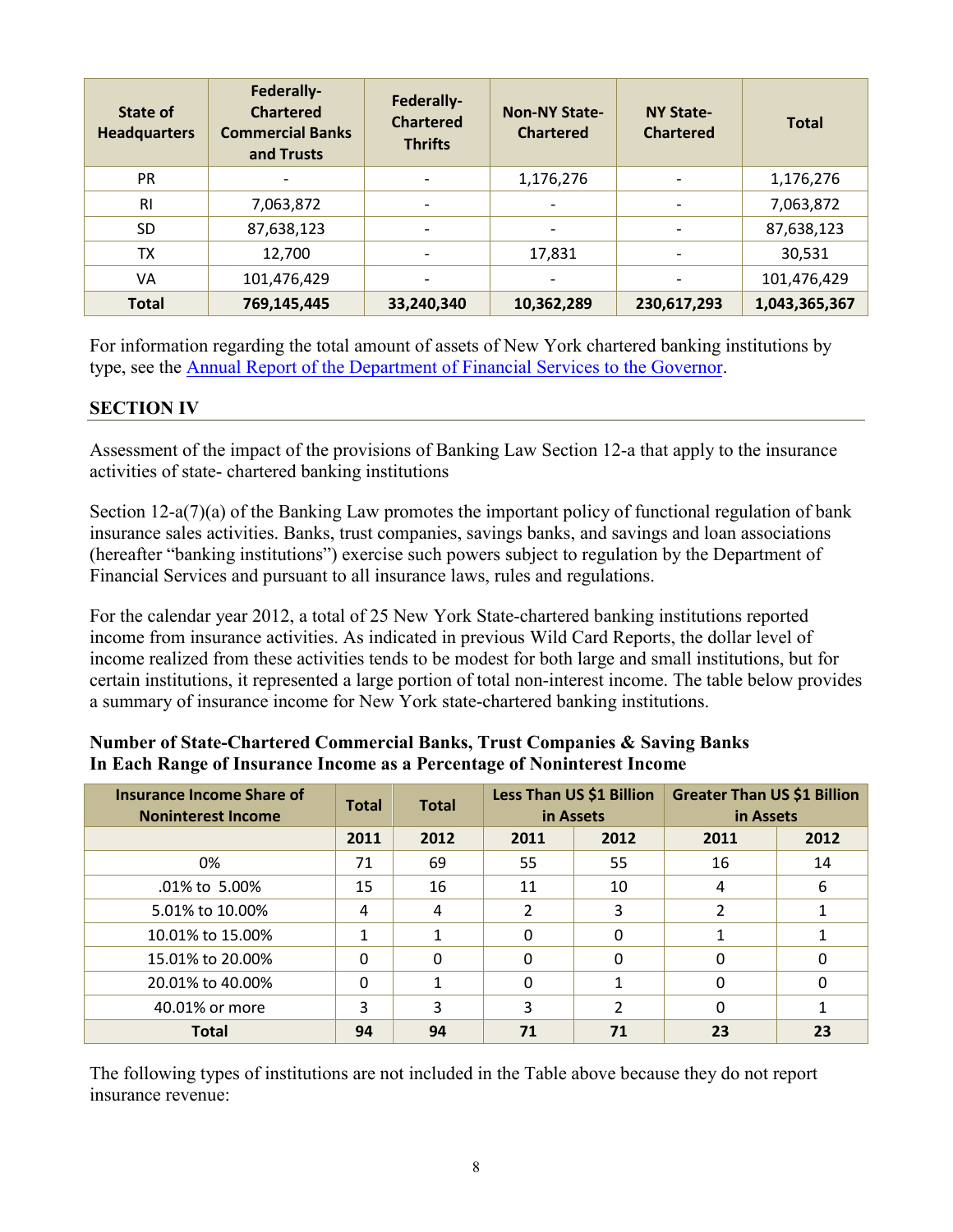|                                 | 2011 | 2012 |
|---------------------------------|------|------|
| Limited Purpose Trust Companies | 12   | 12   |
| Savings and Loans*              |      |      |
| Foreign Branches With FDIC      | 6    | 4    |
| Foreign Branches No FDIC        | 79   | 84   |
| <b>Foreign Agencies</b>         | 16   | 15   |
| <b>Private Bankers</b>          |      |      |
| <b>Credit Unions</b>            | 20   | 20   |
| <b>Total Institutions</b>       | 229  | 230  |

\*Began reporting insurance revenue in 2012

#### **APPENDIX I**

## **New York State-Chartered Banking Organizations December 31, 2011 and December 31, 2012**

| <b>Savings Banks</b>                                |                                           |                              |  |  |  |
|-----------------------------------------------------|-------------------------------------------|------------------------------|--|--|--|
| <b>December 31, 2011</b>                            | <b>December 31, 2012</b>                  | <b>Comment</b>               |  |  |  |
| Apple Bank for Savings                              | Apple Bank for Savings                    |                              |  |  |  |
|                                                     | <b>CMS Bank</b>                           | Converted to a State Charter |  |  |  |
|                                                     | <b>Cross County Savings Bank</b>          | Converted to a State Charter |  |  |  |
| Elmira Savings Bank                                 | Elmira Savings Bank                       |                              |  |  |  |
| <b>Emigrant Bank</b>                                | <b>Emigrant Bank</b>                      |                              |  |  |  |
| <b>Emigrant Savings Bank -</b><br>Bronx/Westchester |                                           | Consolidated into one bank   |  |  |  |
| <b>Emigrant Savings Bank -</b><br>Brooklyn/Queens   |                                           |                              |  |  |  |
| Emigrant Savings Bank - Long Island                 |                                           |                              |  |  |  |
| Emigrant Savings Bank - Manhattan                   |                                           |                              |  |  |  |
|                                                     | <b>Fairport Savings Bank</b>              | Converted to a State Charter |  |  |  |
| <b>First Central Savings Bank</b>                   | <b>First Central Savings Bank</b>         |                              |  |  |  |
| <b>Fulton Savings Bank</b>                          | <b>Fulton Savings Bank</b>                |                              |  |  |  |
| New York Community Bank                             | New York Community Bank                   |                              |  |  |  |
|                                                     | NorthEast Community Bank                  | Converted to a State Charter |  |  |  |
| PathFinder Bank                                     | <b>PathFinder Bank</b>                    |                              |  |  |  |
| Pioneer Savings Bank                                | Pioneer Savings Bank                      |                              |  |  |  |
| <b>Putnam County Savings Bank</b>                   | <b>Putnam County Savings Bank</b>         |                              |  |  |  |
| <b>Rhinebeck Savings Bank</b>                       | <b>Rhinebeck Bank</b>                     |                              |  |  |  |
| <b>Ridgewood Savings Bank</b>                       | <b>Ridgewood Savings Bank</b>             |                              |  |  |  |
| <b>Rondout Savings Bank</b>                         | <b>Rondout Savings Bank</b>               |                              |  |  |  |
| Sawyer Savings Bank                                 | Sawyer Savings Bank                       |                              |  |  |  |
|                                                     | The Dime Savings Bank of<br>Williamsburgh | Converted to a State Charter |  |  |  |
| The North Country Savings Bank                      | The North Country Savings Bank            |                              |  |  |  |
| The Oneida Savings Bank                             | The Oneida Savings Bank                   |                              |  |  |  |
| <b>Ulster Savings Bank</b>                          | <b>Ulster Savings Bank</b>                |                              |  |  |  |
| <b>Watertown Savings Bank</b>                       | <b>Watertown Savings Bank</b>             |                              |  |  |  |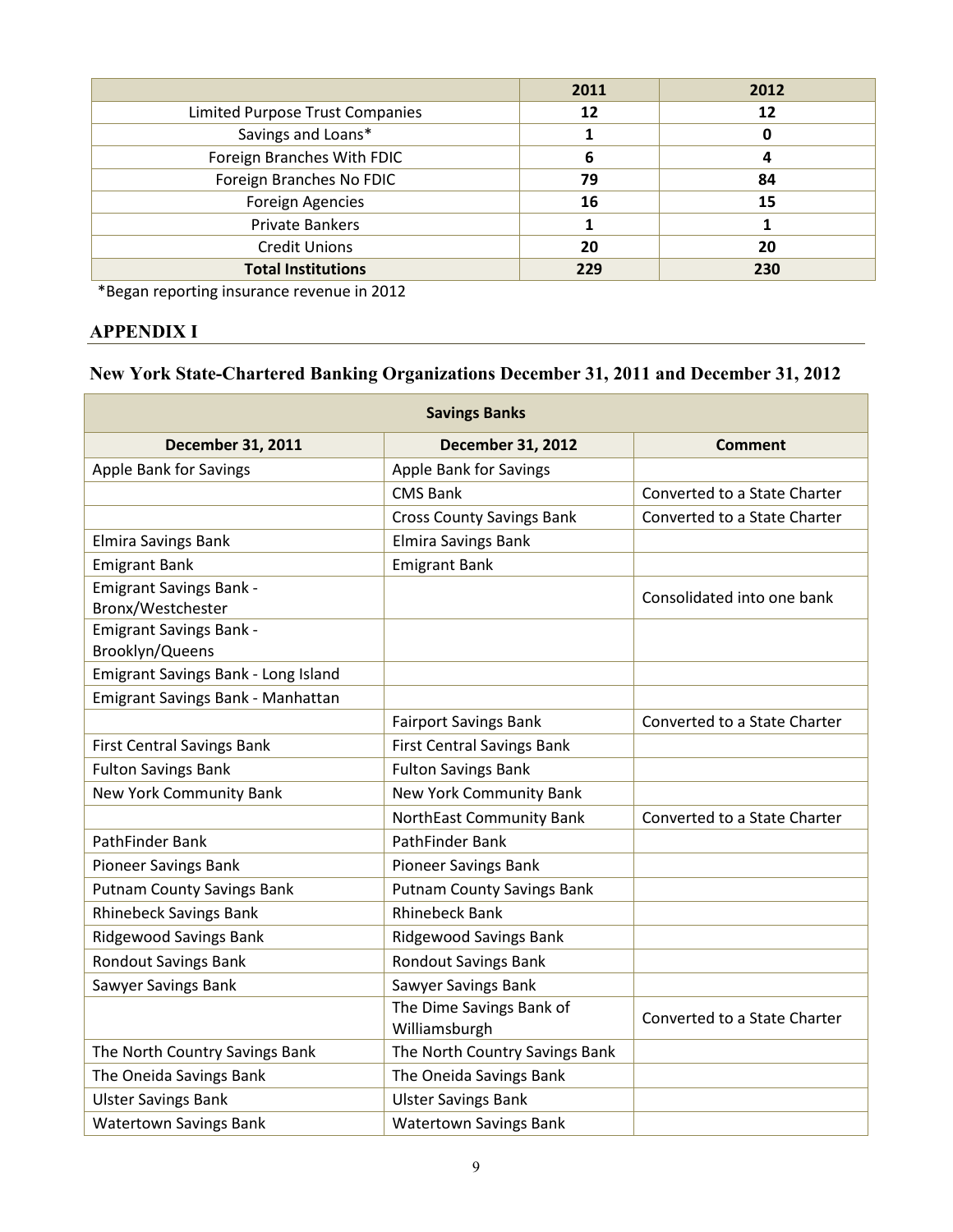| <b>Savings Banks</b>     |                          |                |  |  |  |
|--------------------------|--------------------------|----------------|--|--|--|
| <b>December 31, 2011</b> | <b>December 31, 2012</b> | <b>Comment</b> |  |  |  |
| Total: 21                | Total: 22                |                |  |  |  |

| <b>Savings &amp; Loan Associations</b>        |                                     |  |  |  |
|-----------------------------------------------|-------------------------------------|--|--|--|
| <b>December 31, 2012</b><br>December 31, 2011 |                                     |  |  |  |
| Medina Savings and Loan Association           | Medina Savings and Loan Association |  |  |  |
| Total: 1<br>Total: 1                          |                                     |  |  |  |

| <b>Commercial Banks, Trust Companies and Private Bankers</b> |                                                          |                                    |  |  |
|--------------------------------------------------------------|----------------------------------------------------------|------------------------------------|--|--|
| December 31, 2011                                            | <b>December 31, 2012</b>                                 | Comment                            |  |  |
| <b>Adirondack Bank</b>                                       | <b>Adirondack Bank</b>                                   |                                    |  |  |
| Alden State Bank                                             | Alden State Bank                                         |                                    |  |  |
| Alma Bank                                                    | Alma Bank                                                |                                    |  |  |
| <b>Alpine Capital Bank</b>                                   | Alpine Capital Bank                                      |                                    |  |  |
| Amalgamated Bank                                             | Amalgamated Bank                                         |                                    |  |  |
| Amerasia Bank                                                | Amerasia Bank                                            |                                    |  |  |
| <b>American Community Bank</b>                               | <b>American Community Bank</b>                           |                                    |  |  |
| American Stock Transfer & Trust                              | American Stock Transfer & Trust                          |                                    |  |  |
| Company, LLC                                                 | Company, LLC                                             |                                    |  |  |
| Anthos Trust Company, LLC                                    | Anthos Trust Company, LLC                                |                                    |  |  |
| <b>Banco Popular North America</b>                           | <b>Banco Popular North America</b>                       |                                    |  |  |
| <b>Bank Leumi USA</b>                                        | <b>Bank Leumi USA</b>                                    |                                    |  |  |
| <b>Bank of Akron</b>                                         | <b>Bank of Akron</b>                                     |                                    |  |  |
| <b>Bank of Cattaraugus</b>                                   | <b>Bank of Cattaraugus</b>                               |                                    |  |  |
| <b>Bank of Holland</b>                                       | <b>Bank of Holland</b>                                   |                                    |  |  |
| <b>Bank of Millbrook</b>                                     | <b>Bank of Millbrook</b>                                 |                                    |  |  |
| <b>Bank of Richmondville</b>                                 | <b>Bank of Richmondville</b>                             |                                    |  |  |
| Bank of Tokyo - Mitsubishi UFJ<br><b>Trust Company</b>       |                                                          | Merged into nonbank<br>institution |  |  |
| <b>Bank of Utica</b>                                         | <b>Bank of Utica</b>                                     |                                    |  |  |
| Berkshire Bank Municipal Bank                                | Berkshire Bank Municipal Bank                            |                                    |  |  |
| <b>BPD Bank</b>                                              | <b>BPD Bank</b>                                          |                                    |  |  |
| Brown Brothers Harriman & Co.                                | Brown Brothers Harriman & Co.                            |                                    |  |  |
| <b>Catskill Hudson Bank</b>                                  | <b>Catskill Hudson Bank</b>                              |                                    |  |  |
| Cattaraugus County Bank                                      | <b>Cattaraugus County Bank</b>                           |                                    |  |  |
| <b>CheckSpring Bank</b>                                      | <b>Spring Bank</b>                                       | Name Change                        |  |  |
| Chemung Canal Trust Company                                  | <b>Chemung Canal Trust Company</b>                       |                                    |  |  |
| <b>Citizens Bank of Cape Vincent</b>                         | <b>Citizens Bank of Cape Vincent</b>                     |                                    |  |  |
| Continental Stock Transfer &<br><b>Trust Company</b>         | <b>Continental Stock Transfer &amp; Trust</b><br>Company |                                    |  |  |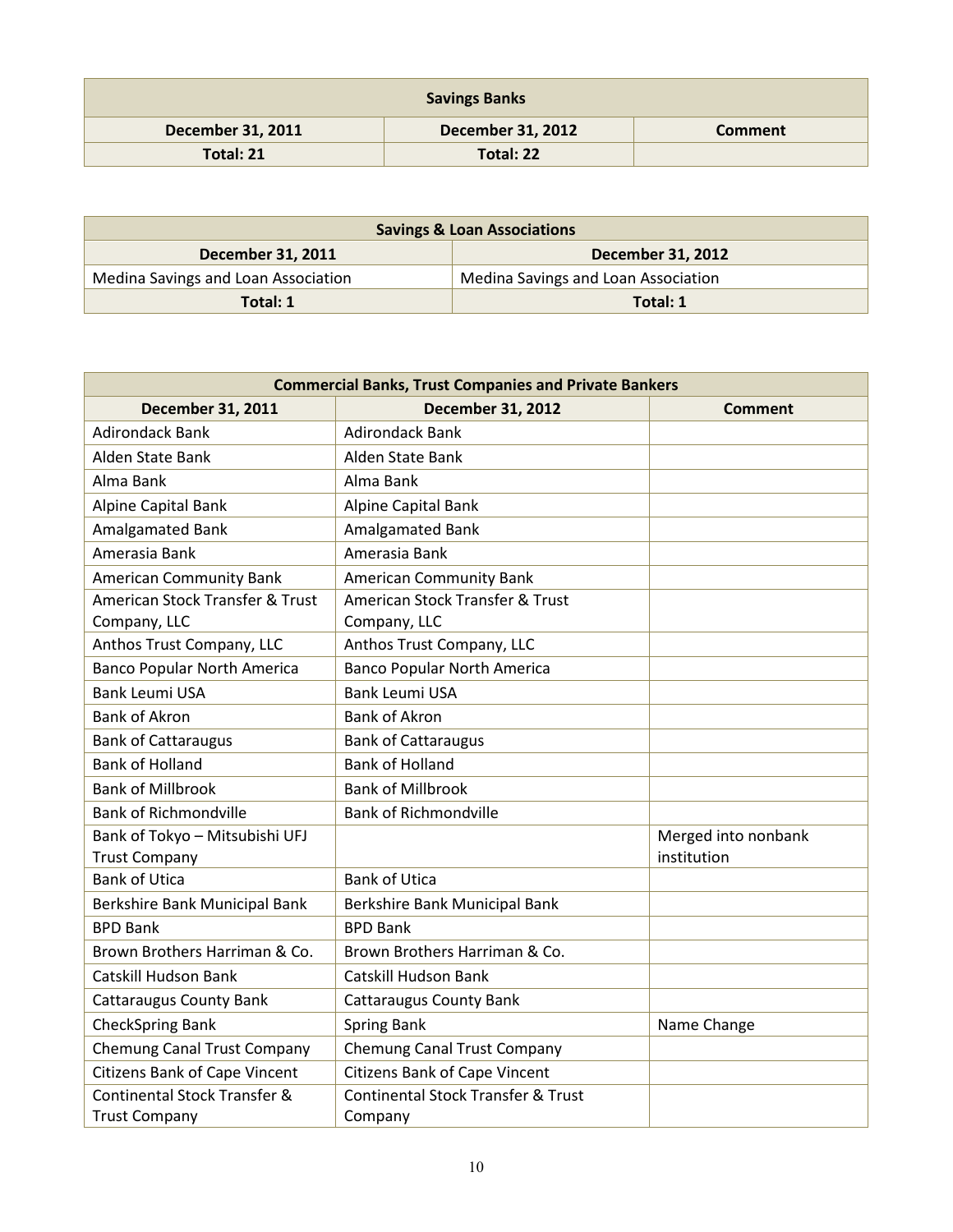| <b>Commercial Banks, Trust Companies and Private Bankers</b> |                                                        |                                   |  |  |  |
|--------------------------------------------------------------|--------------------------------------------------------|-----------------------------------|--|--|--|
| <b>December 31, 2011</b>                                     | <b>December 31, 2012</b>                               | <b>Comment</b>                    |  |  |  |
| <b>Country Bank</b>                                          | <b>Country Bank</b>                                    |                                   |  |  |  |
| Deutsche Bank Trust Company<br>Americas                      | Deutsche Bank Trust Company Americas                   |                                   |  |  |  |
| <b>Emigrant Mercantile Bank</b>                              | <b>Emigrant Mercantile Bank</b>                        |                                   |  |  |  |
| <b>Empire State Bank</b>                                     | <b>Empire State Bank</b>                               |                                   |  |  |  |
| <b>Fiduciary Trust Company</b><br>International              | <b>Fiduciary Trust Company International</b>           |                                   |  |  |  |
| First American International Bank                            | <b>First American International Bank</b>               |                                   |  |  |  |
| <b>Five Star Bank</b>                                        | <b>Five Star Bank</b>                                  |                                   |  |  |  |
| <b>Flushing Commercial Bank</b>                              | <b>Flushing Commercial Bank</b>                        |                                   |  |  |  |
| Genesee Regional Bank                                        | Genesee Regional Bank                                  |                                   |  |  |  |
| <b>Genesee Valley Trust Company</b>                          | <b>Genesee Valley Trust Company</b>                    |                                   |  |  |  |
| <b>Global Bank</b>                                           | <b>Global Bank</b>                                     |                                   |  |  |  |
| <b>Gold Coast Bank</b>                                       | <b>Gold Coast Bank</b>                                 |                                   |  |  |  |
| Goldman Sachs Bank USA                                       | <b>Goldman Sachs Bank USA</b>                          |                                   |  |  |  |
| <b>Gotham Bank of New York</b>                               |                                                        | Merged into Federal Charter       |  |  |  |
| <b>Greene County Commercial Bank</b>                         | <b>Greene County Commercial Bank</b>                   |                                   |  |  |  |
| Habib American Bank                                          | <b>Habib American Bank</b>                             |                                   |  |  |  |
| Hanover Community Bank                                       | <b>Hanover Community Bank</b>                          |                                   |  |  |  |
| Interaudi Bank                                               | Interaudi Bank                                         |                                   |  |  |  |
| <b>Israel Discount Bank of New York</b>                      | <b>Israel Discount Bank of New York</b>                |                                   |  |  |  |
|                                                              | Jeff Bank                                              | <b>Converted to State Charter</b> |  |  |  |
| Law Debenture Trust Company of<br>New York                   | Law Debenture Trust Company of New<br>York             |                                   |  |  |  |
| <b>Manufacturers and Traders Trust</b><br>Company            | <b>Manufacturers and Traders Trust</b><br>Company      |                                   |  |  |  |
| Market Street Trust Company                                  | Market Street Trust Company                            |                                   |  |  |  |
| Mitsubishi UFJ Trust & Banking<br>Corporation (U.S.A.)       | Mitsubishi UFJ Trust & Banking<br>Corporation (U.S.A.) |                                   |  |  |  |
| Mizuho Corporate Bank (USA)                                  | Mizuho Corporate Bank (USA)                            |                                   |  |  |  |
| Mizuho Trust & Banking Co. USA                               | Mizuho Trust & Banking Co. USA                         |                                   |  |  |  |
| <b>New York Commercial Bank</b>                              | <b>New York Commercial Bank</b>                        |                                   |  |  |  |
| New York Life Trust Company                                  | New York Life Trust Company                            |                                   |  |  |  |
| NewBank                                                      | NewBank                                                |                                   |  |  |  |
| <b>OFI Trust Company</b>                                     | <b>OFI Trust Company</b>                               |                                   |  |  |  |
| <b>Orange County Trust Company</b>                           | <b>Orange County Trust Company</b>                     |                                   |  |  |  |
| Pathfinder Commercial Bank                                   | <b>Pathfinder Commercial Bank</b>                      |                                   |  |  |  |
| <b>PCSB Commercial Bank</b>                                  | <b>PCSB Commercial Bank</b>                            |                                   |  |  |  |
| <b>Pioneer Commercial Bank</b>                               | <b>Pioneer Commercial Bank</b>                         |                                   |  |  |  |
| <b>Provident Municipal Bank</b>                              | <b>Provident Municipal Bank</b>                        |                                   |  |  |  |
| Riverside Bank                                               | Riverside Bank                                         |                                   |  |  |  |
| Savoy Bank                                                   | Savoy Bank                                             |                                   |  |  |  |
| Shinhan Bank America                                         | Shinhan Bank America                                   |                                   |  |  |  |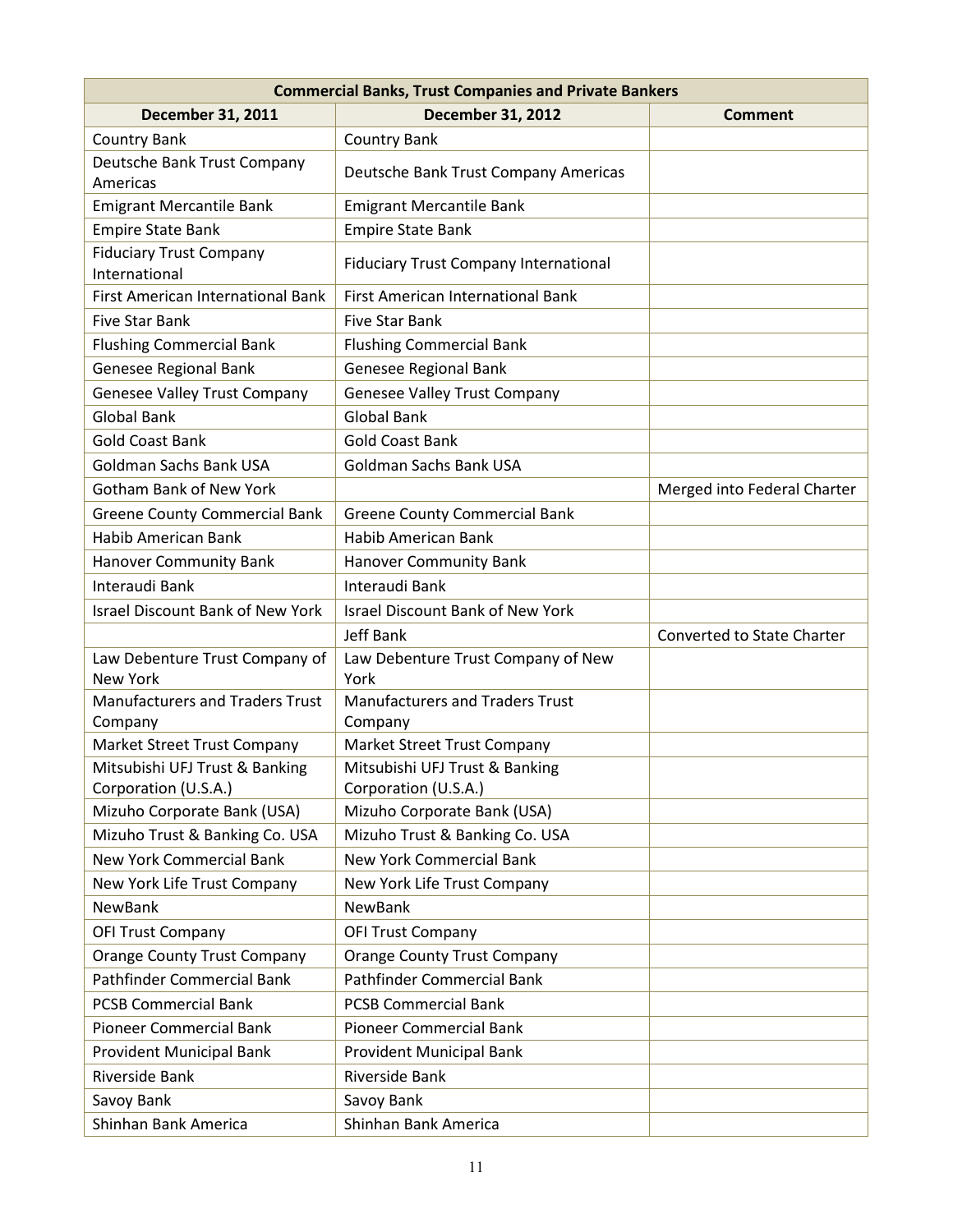| <b>Commercial Banks, Trust Companies and Private Bankers</b> |                                          |                             |  |  |
|--------------------------------------------------------------|------------------------------------------|-----------------------------|--|--|
| <b>December 31, 2011</b>                                     | <b>December 31, 2012</b>                 | <b>Comment</b>              |  |  |
| Signature Bank                                               | Signature Bank                           |                             |  |  |
| Solvay Bank                                                  | Solvay Bank                              |                             |  |  |
| State Bank of Chittenango                                    | State Bank of Chittenango                |                             |  |  |
| State Bank of Long Island                                    |                                          | Merged into Federal Charter |  |  |
| <b>Steuben Trust Company</b>                                 | <b>Steuben Trust Company</b>             |                             |  |  |
| The Adirondack Trust Company                                 | The Adirondack Trust Company             |                             |  |  |
| The Bank of Castile                                          | The Bank of Castile                      |                             |  |  |
| The Bank of New York Mellon                                  | The Bank of New York Mellon              |                             |  |  |
| The Bank of Nova Scotia Trust                                | The Bank of Nova Scotia Trust Company of |                             |  |  |
| Company of New York                                          | <b>New York</b>                          |                             |  |  |
| The Berkshire Bank                                           | The Berkshire Bank                       |                             |  |  |
| The Depository Trust Company                                 | The Depository Trust Company             |                             |  |  |
| The Northern Trust Company of<br><b>New York</b>             | The Northern Trust Company of New York   |                             |  |  |
| The Warehouse Trust Company<br>LLC                           | The Warehouse Trust Company LLC          |                             |  |  |
| The Westchester Bank                                         | The Westchester Bank                     |                             |  |  |
| Tioga State Bank                                             | Tioga State Bank                         |                             |  |  |
| <b>Tompkins Trust Company</b>                                | <b>Tompkins Trust Company</b>            |                             |  |  |
| <b>United International Bank</b>                             | <b>United International Bank</b>         |                             |  |  |
| <b>United Orient Bank</b>                                    | <b>United Orient Bank</b>                |                             |  |  |
| <b>USNY Bank</b>                                             | <b>USNY Bank</b>                         |                             |  |  |
| <b>Victory State Bank</b>                                    | <b>Victory State Bank</b>                |                             |  |  |
| Woori America Bank                                           | Woori America Bank                       |                             |  |  |
| <b>WSB Municipal Bank</b>                                    | <b>WSB Municipal Bank</b>                |                             |  |  |
| Total: 86                                                    | Total: 84                                |                             |  |  |

| <b>Credit Unions</b>                            |                                                 |  |
|-------------------------------------------------|-------------------------------------------------|--|
| December 31, 2011                               | <b>December 31, 2012</b>                        |  |
| AmeriCU Credit Union                            | AmeriCU Credit Union                            |  |
| Branch 6000 NALC Credit Union                   | Branch 6000 NALC Credit Union                   |  |
| <b>Buffalo Service Credit Union</b>             | <b>Buffalo Service Credit Union</b>             |  |
| <b>CFCU Community Credit Union</b>              | <b>CFCU Community Credit Union</b>              |  |
| <b>Directors Choice Credit Union</b>            | Directors Choice Credit Union                   |  |
| Empire Branch 36 National Association of Letter | Empire Branch 36 National Association of Letter |  |
| <b>Carriers Credit Union</b>                    | <b>Carriers Credit Union</b>                    |  |
| <b>Empire State Credit Union</b>                | <b>Empire State Credit Union</b>                |  |
| <b>Encompass Niagara Credit Union</b>           | <b>Encompass Niagara Credit Union</b>           |  |
| Erie County Employees Credit Union              | Erie County Employees Credit Union              |  |
| Hudson River Community Credit Union             | Hudson River Community Credit Union             |  |
| Jamestown Post Office Employees' Credit Union   | Jamestown Post Office Employees' Credit Union   |  |
| Melrose Credit Union                            | <b>Melrose Credit Union</b>                     |  |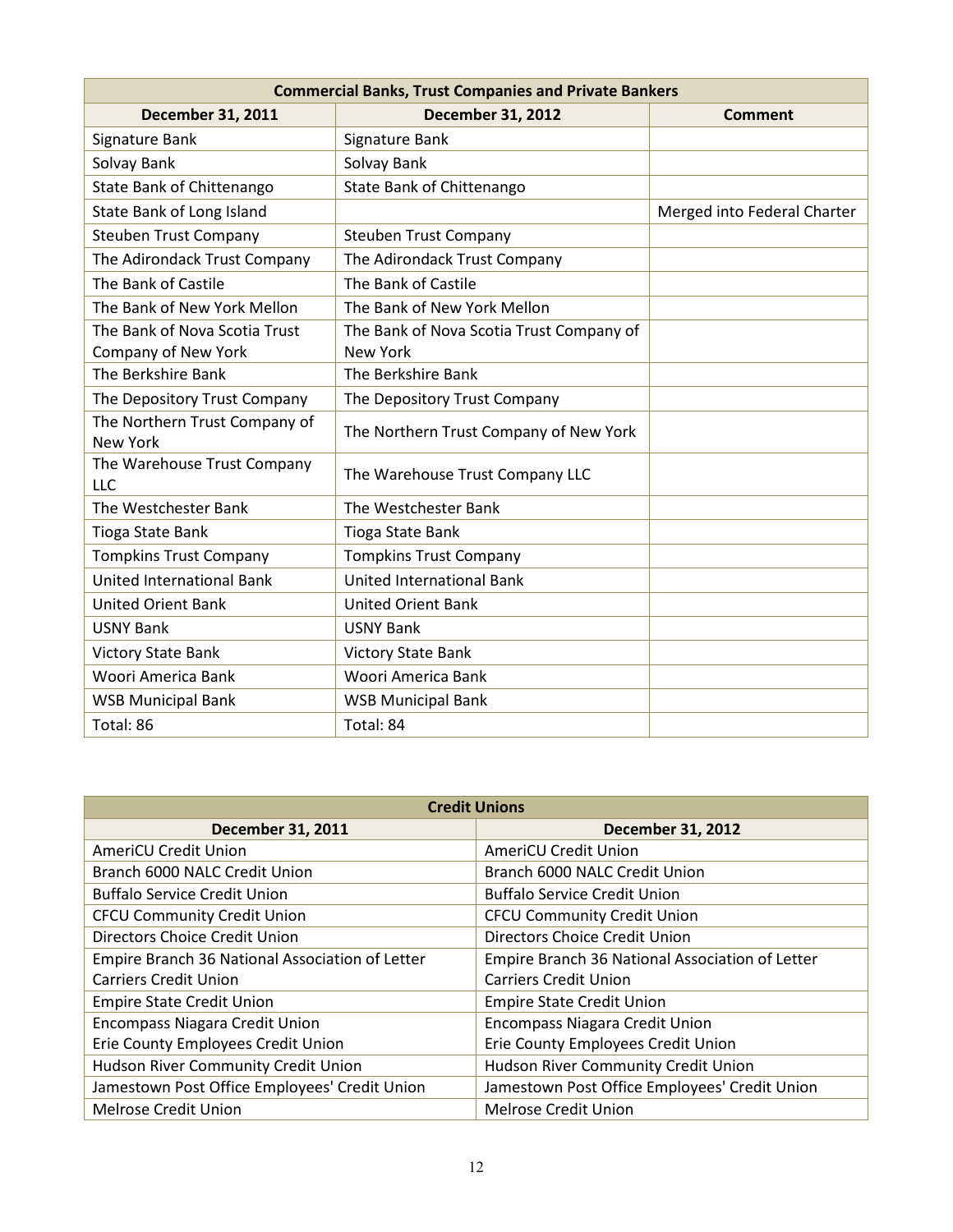| <b>Montauk Credit Union</b>                         | <b>Montauk Credit Union</b>                         |
|-----------------------------------------------------|-----------------------------------------------------|
| <b>Municipal Credit Union</b>                       | <b>Municipal Credit Union</b>                       |
| Newspaper Employees Credit Union                    | Newspaper Employees Credit Union                    |
| Niagara Falls Penn Central Employees Credit Union   | Niagara Falls Penn Central Employees Credit Union   |
| Norton-Troy Employees Credit Union                  | Norton-Troy Employees Credit Union                  |
| Progressive Credit Union                            | Progressive Credit Union                            |
| The Niagara Frontier Federal Employees Credit Union | The Niagara Frontier Federal Employees Credit Union |
| Yonkers Postal Employees Credit Union               | Yonkers Postal Employees Credit Union               |
| Total: 20                                           | Total: 20                                           |

| <b>Foreign Bank Branches</b>                  |                                               |                      |
|-----------------------------------------------|-----------------------------------------------|----------------------|
| <b>December 31, 2011</b>                      | <b>December 31, 2012</b>                      | <b>Comment</b>       |
|                                               | Agricultural Bank of China Limited            | <b>New License</b>   |
| Allied Irish Banks, p.l.c.                    | Allied Irish Banks, p.l.c.                    |                      |
| Banca Monte dei Paschi di Siena<br>S.p.A.     | Banca Monte dei Paschi di Siena S.p.A.        |                      |
| Banco Bilbao Vizcaya Argentaria,<br>S.A.      | Banco Bilbao Vizcaya Argentaria, S.A.         |                      |
| Banco de La Nacion Argentina                  | Banco de La Nacion Argentina                  |                      |
| Banco Del Estado de Chile                     | Banco Del Estado de Chile                     |                      |
| Banco do Brasil, S.A.                         | Banco do Brasil, S.A.                         |                      |
| Banco Espanol de Credito, S.A.                |                                               | Closed               |
| Banco Espirito Santo de<br>Investimento, S.A. | Banco Espirito Santo de Investimento,<br>S.A. |                      |
| Banco Espirito Santo, S.A.                    | Banco Espirito Santo, S.A.                    |                      |
| Banco Popular de Puerto Rico                  | Banco Popular de Puerto Rico                  |                      |
| Banco Santander, S.A.                         | Banco Santander, S.A.                         |                      |
| Bank Hapoalim B.M.                            | Bank Hapoalim B.M.                            |                      |
| <b>Bank of Baroda</b>                         | <b>Bank of Baroda</b>                         |                      |
| Bank of India                                 | Bank of India                                 |                      |
| <b>Bank of Montreal</b>                       | <b>Bank of Montreal</b>                       |                      |
| Bank of Scotland plc                          | Bank of Scotland plc                          |                      |
|                                               | <b>Bank of Taiwan</b>                         | Upgraded from agency |
| <b>Barclays Bank PLC</b>                      | <b>Barclays Bank PLC</b>                      |                      |
| <b>BNP Paribas</b>                            | <b>BNP Paribas</b>                            |                      |
| Caixa Geral de Depositos, S.A.                | Caixa Geral de Depositos, S.A.                |                      |
| Chang Hwa Commercial Bank, Ltd.               | Chang Hwa Commercial Bank, Ltd.               |                      |
| <b>China Construction Bank</b><br>Corporation | China Construction Bank Corporation           |                      |
| China Merchants Bank Co., Ltd                 | China Merchants Bank Co., Ltd                 |                      |
| Chinatrust Commercial Bank, Ltd.              | Chinatrust Commercial Bank, Ltd.              |                      |
| Commerzbank Aktiengesellschaft                | Commerzbank Aktiengesellschaft                |                      |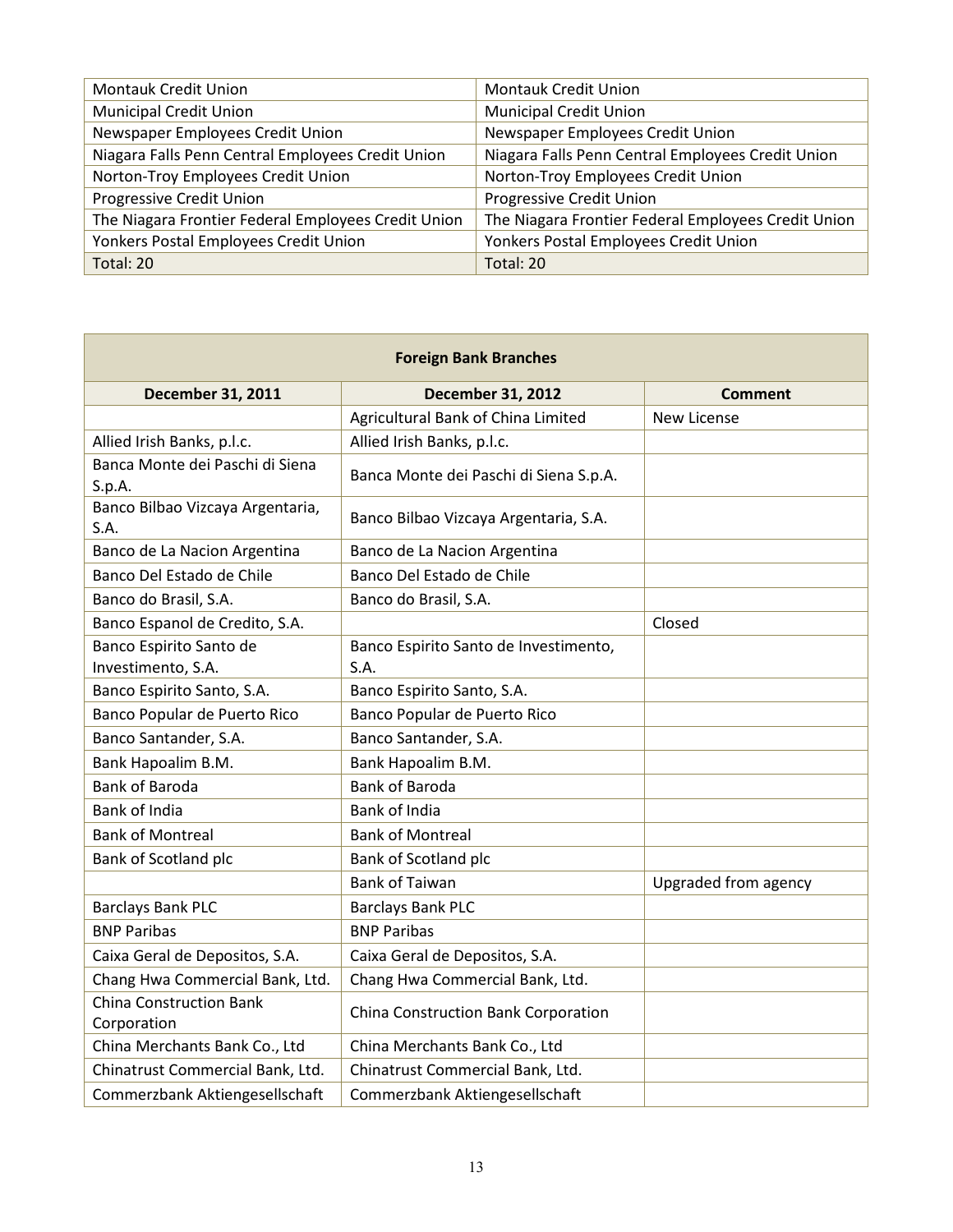| <b>Foreign Bank Branches</b>            |                                         |                |
|-----------------------------------------|-----------------------------------------|----------------|
| <b>December 31, 2011</b>                | <b>December 31, 2012</b>                | <b>Comment</b> |
| Cooperatieve Centrale Raiffeisen-       | Cooperatieve Centrale Raiffeisen-       |                |
| Boeren Leenbank B.A., Rabobank          | Boerenleenbank B.A., Rabobank           |                |
| Nederland                               | Nederland                               |                |
| Credit Agricole Corporate and           | Credit Agricole Corporate and           |                |
| <b>Investment Bank</b>                  | <b>Investment Bank</b>                  |                |
| Credit Industriel et Commercial         | Credit Industriel et Commercial         |                |
| Credit Suisse AG                        | Credit Suisse AG                        |                |
| Depfa Bank plc                          | Depfa Bank plc                          |                |
| Deutsche Bank AG                        | Deutsche Bank AG                        |                |
| Dexia Credit Local S.A.                 | Dexia Credit Local                      |                |
| DnB NOR Bank ASA                        | <b>DNB Bank ASA</b>                     | Name Change    |
| DZ Bank AG Deutsche Zentral-            | DZ Bank AG Deutsche Zentral-            |                |
| Genossenschaftsbank                     | Genossenschaftsbank                     |                |
| Eurohypo Aktiengesellschaft             | Hypothekenbank Frankfurt AG             | Name change    |
| First Commercial Bank, Ltd.             | First Commercial Bank, Ltd.             |                |
| Fortis Bank S.A./N.V.                   | Fortis Bank S.A./N.V.                   |                |
| <b>Habib Bank Limited</b>               | <b>Habib Bank Limited</b>               |                |
| <b>HSH Nordbank AG</b>                  | <b>HSH Nordbank AG</b>                  |                |
| Industrial and Commercial Bank of       | Industrial and Commercial Bank of China |                |
| China Limited                           | Limited                                 |                |
| Industrial Bank of Korea                | Industrial Bank of Korea                |                |
| Intesa Sanpaolo S.p.A.                  | Intesa Sanpaolo S.p.A.                  |                |
| Itau Unibanco S.A.                      | Itau Unibanco S.A.                      |                |
| KBC Bank N.V.                           | <b>KBC Bank N.V.</b>                    |                |
| Kookmin Bank                            | Kookmin Bank                            |                |
| Land Bank of Taiwan Co., Ltd.           | Land Bank of Taiwan Co., Ltd.           |                |
| Landesbank Baden - Wurttemberg          | Landesbank Baden - Wurttemberg          |                |
| Landesbank Hessen - Thuringen           | Landesbank Hessen - Thuringen           |                |
| Girozentrale                            | Girozentrale                            |                |
| Lloyds TSB Bank plc                     | Lloyds TSB Bank plc                     |                |
| Malayan Banking Berhad                  | Malayan Banking Berhad                  |                |
| Mashreq Bank psc                        | Mashreg Bank psc                        |                |
| Mega International Commercial           | Mega International Commercial Bank      |                |
| Bank Co., Ltd.                          | Co., Ltd.                               |                |
| Mitsubishi UFJ Trust and Banking        | Mitsubishi UFJ Trust and Banking        |                |
| Corporation                             | Corporation                             |                |
| Mizuho Corporate Bank, Ltd.             | Mizuho Corporate Bank, Ltd.             |                |
| National Bank of Canada                 | National Bank of Canada                 |                |
| National Bank of Egypt                  | National Bank of Egypt                  |                |
| National Bank of Pakistan               | National Bank of Pakistan               |                |
| <b>Natixis</b>                          | <b>Natixis</b>                          |                |
| Norddeutsche Landesbank<br>Girozentrale | Norddeutsche Landesbank Girozentrale    |                |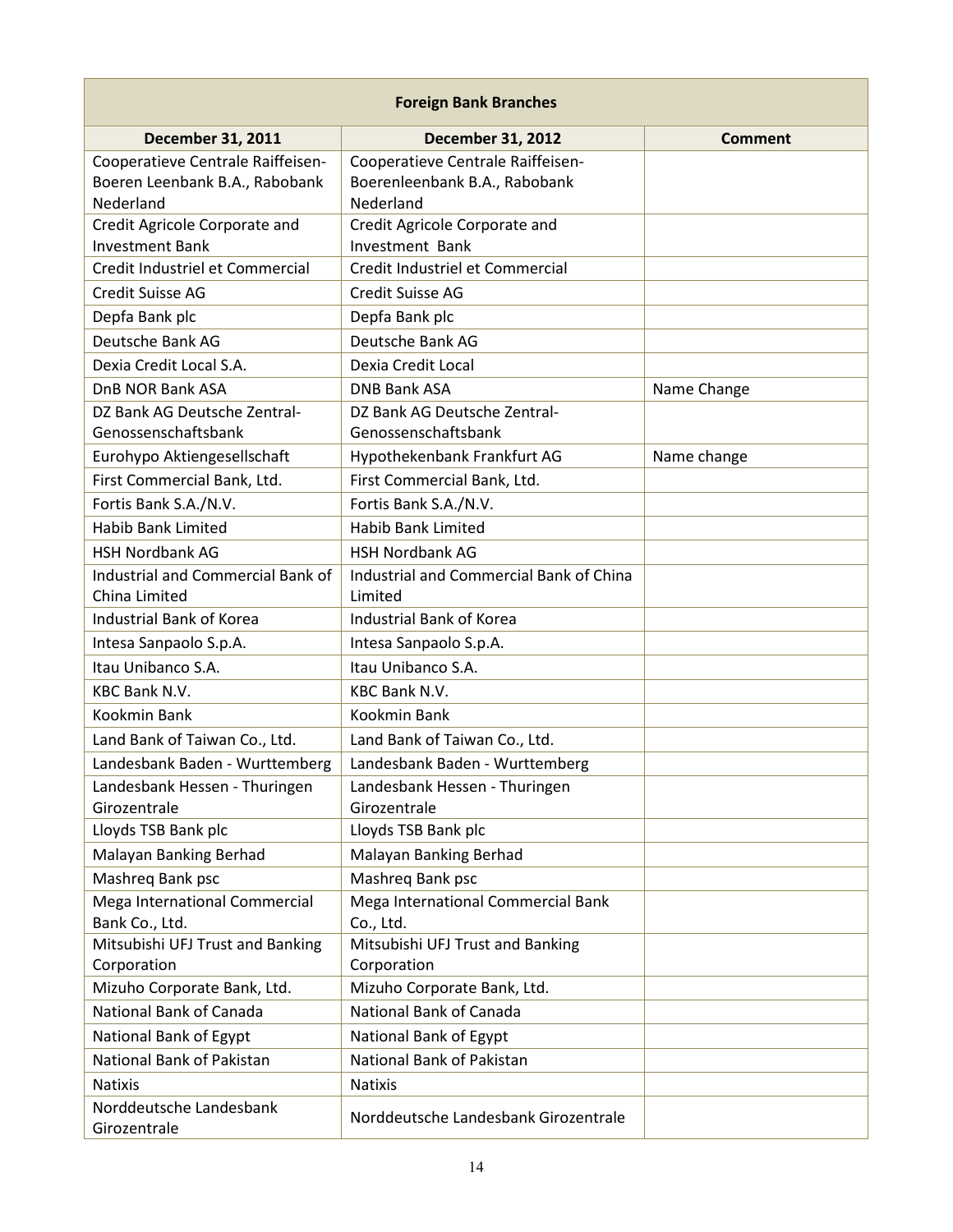| <b>Foreign Bank Branches</b>                |                                          |                |
|---------------------------------------------|------------------------------------------|----------------|
| <b>December 31, 2011</b>                    | <b>December 31, 2012</b>                 | <b>Comment</b> |
| Nordea Bank Finland Plc                     | Nordea Bank Finland Plc                  |                |
| Nordea Bank Norge ASA                       | Nordea Bank Norge ASA                    |                |
| Philippine National Bank                    | Philippine National Bank                 |                |
| <b>Shinhan Bank</b>                         | Shinhan Bank                             |                |
| Skandinaviska Enskilda Banken               | Skandinaviska Enskilda Banken            |                |
| Societe Generale                            | Societe Generale                         |                |
| <b>Standard Chartered Bank</b>              | <b>Standard Chartered Bank</b>           |                |
| State Bank of India                         | <b>State Bank of India</b>               |                |
|                                             | State Bank of India Jackson Heights      |                |
| Sumitomo Mitsui Banking<br>Corporation      | Sumitomo Mitsui Banking Corporation      |                |
| Svenska Handelsbanken AB                    | Svenska Handelsbanken AB                 |                |
| Swedbank (ForeningsSparbanken<br>AB)        | Swedbank AB                              |                |
| T.C. Ziraat Bankasi                         | T.C. Ziraat Bankasi                      |                |
| The Bank of Tokyo - Mitsubishi<br>UFJ, Ltd. | The Bank of Tokyo - Mitsubishi UFJ, Ltd. |                |
| The Chiba Bank, Ltd.                        | The Chiba Bank, Ltd.                     |                |
| The Gunma Bank, Ltd.                        | The Gunma Bank, Ltd.                     |                |
| The Korea Development Bank                  | The Korea Development Bank               |                |
| The Norinchukin Bank                        | The Norinchukin Bank                     |                |
| The Royal Bank of Scotland N.V.             | The Royal Bank of Scotland N.V.          |                |
| The Royal Bank of Scotland PLC              | The Royal Bank of Scotland PLC           |                |
| The Shizuoka Bank, Ltd.                     | The Shizuoka Bank, Ltd.                  |                |
| The Shoko Chukin Bank                       | The Shoko Chukin Bank                    |                |
| The Sumitomo Trust and Banking              | The Sumitomo Trust and Banking           |                |
| Company Limited                             | Company Limited                          |                |
| The Toronto-Dominion Ban                    | The Toronto-Dominion Bank                |                |
| Turkiye Vakiflar Bankasi T.A.O.             | Turkiye Vakiflar Bankasi T.A.O.          |                |
| UniCredit Bank AG                           | <b>UniCredit Bank AG</b>                 |                |
| UniCredit S.p.A.                            | UniCredit S.p.A.                         |                |
| <b>United Bank Limited</b>                  | <b>United Bank Limited</b>               |                |
| <b>WestLB AG</b>                            | Portigon AG                              | Name change    |
| Total: 86                                   | Total: 88                                |                |

| <b>Foreign Bank Agencies</b>        |                                     |         |
|-------------------------------------|-------------------------------------|---------|
| December 31, 2011                   | <b>December 31, 2012</b>            | Comment |
| Banco de Bogota                     | Banco de Bogota                     |         |
| Banco Industrial de Venezuela, C.A. | Banco Industrial de Venezuela, C.A. |         |
| Banco Latinoamericano de Comercio   | Banco Latinoamericano de Comercio   |         |